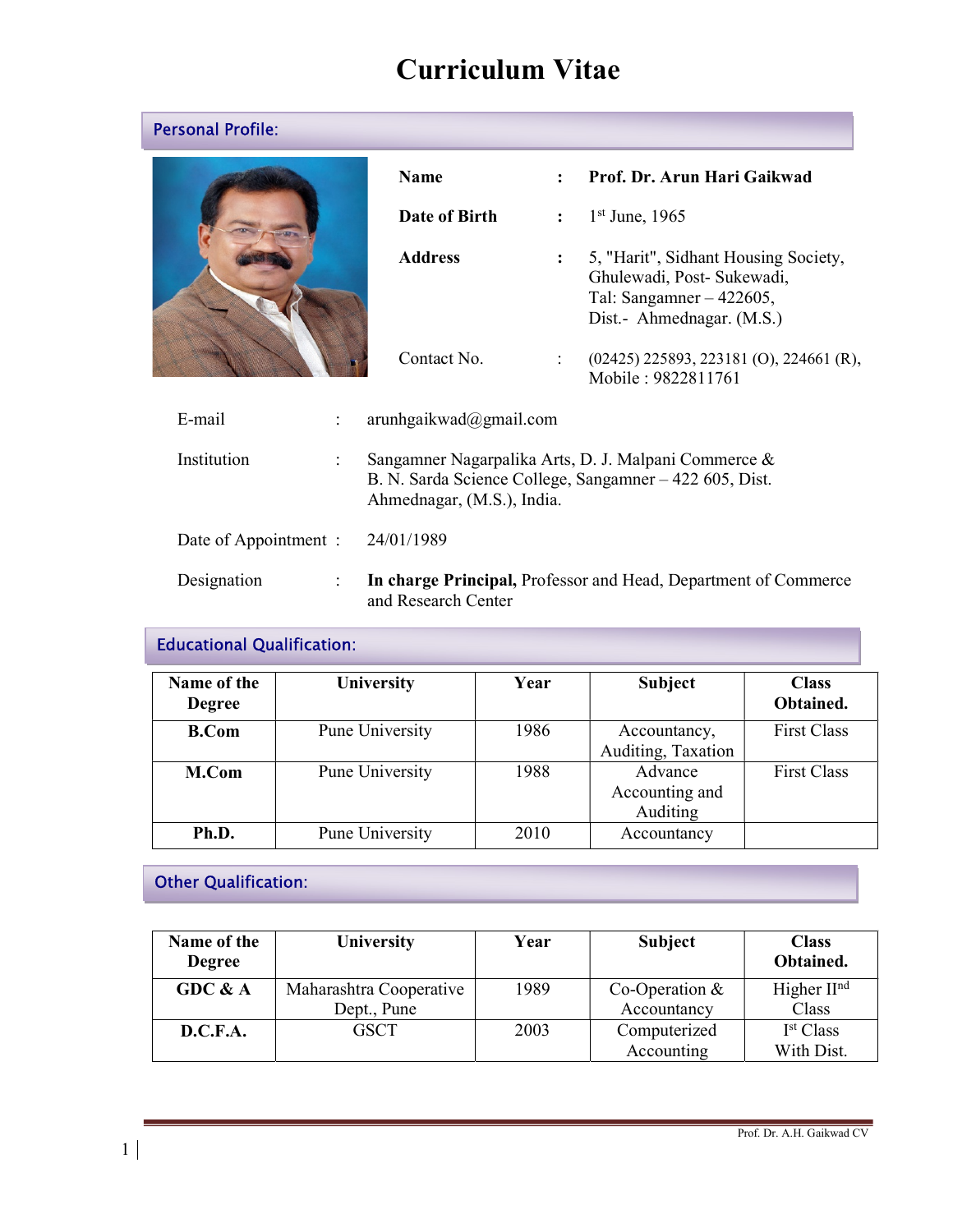#### Teaching Experience:

- In charge Principal : Form  $1<sup>st</sup>$  July, 2020
- Teaching : 32 Years (UG- 32 Years, PG- 28 Years)
- Research : 22 Years

#### Research Guide:

- Recognized Research Guide (M.Phil and Ph.D.) in the subject of Accountancy under faculty of Commerce of Savitribai Phule Pune University, Pune – 411007.
- Recognized Research Guide (M.Phil and Ph.D.) in the subject of Banking and Finance under faculty of Commerce of Savitribai Phule Pune University, Pune – 411007.
- Recognized Research Guide (Ph.D.) in the subject of Co Operation and Rural Development under faculty of Commerce of Savitribai Phule Pune University, Pune – 411007.
- Recognized Research Guide in the Commerce of Asia e University India, Tamil Nadu (India).

#### PG Recognition:

- Post Graduate recognized teacher in the subject of Accountancy.
- Post Graduate recognized teacher in the subject of Taxation,
- Post Graduate recognized teacher in the subject of Management Accounting and Auditing.
- **Post Graduate recognized teacher in the subject of Business Law.**

## No. of Ph.D. Students: 11 Awarded: 05 and Ongoing: 06

| Sr.<br>No. | Name of the<br><b>Student</b> | <b>Research Subject</b>       | Registration<br>Date | University       | <b>Remark</b> |
|------------|-------------------------------|-------------------------------|----------------------|------------------|---------------|
|            | Rohit Poddar                  | A Critical study of Different | 16/09/2015           | Savitribai Phule | Awarded       |
|            |                               | Models<br>used<br>for<br>the  |                      | Pune University  | 02.02.2018    |
|            |                               | Valuation of shares           |                      | Pune             |               |
| 2          | Varade Chetan                 | of<br>Peoples<br>Study<br>A   | 27-09-2014           | Savitribai Phule | Awarded       |
|            |                               | participation and Awareness   |                      | Pune University  |               |
|            |                               | various<br>about<br>Rural     |                      | Pune             |               |
|            |                               | Development Schemes           |                      |                  |               |
| 3          | Hastak                        | Financial<br>of<br>Study<br>A | 20-08-2014           | Savitribai Phule | Awarded       |
|            | Anuradha                      | Performance<br>of Private     |                      | Pune University  | 03.04.2018    |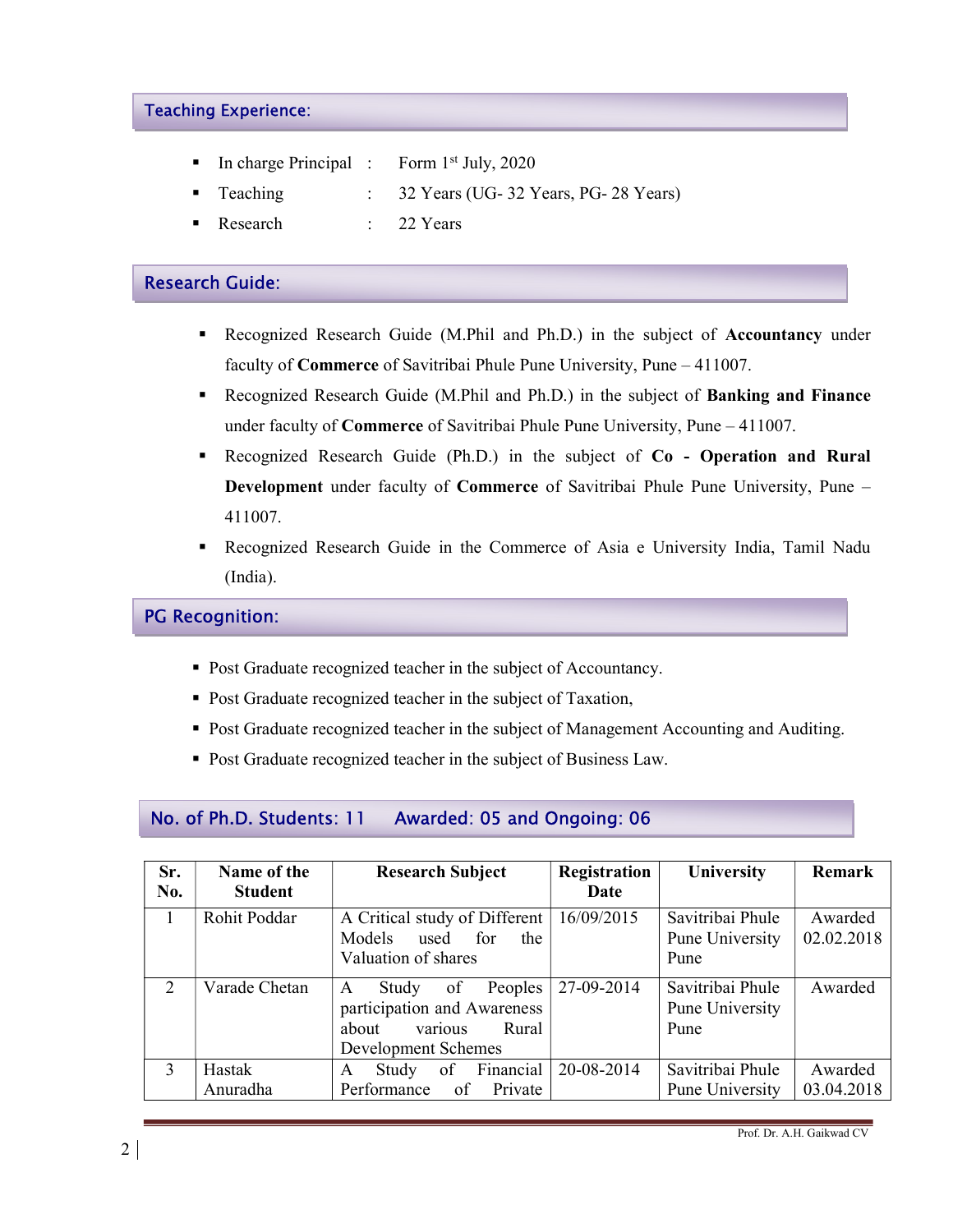|                | Chetan                                 | Sector Commercial Banks<br>in India                                                                                                                                            |                  | Pune                                        |           |
|----------------|----------------------------------------|--------------------------------------------------------------------------------------------------------------------------------------------------------------------------------|------------------|---------------------------------------------|-----------|
| $\overline{4}$ | Abbas Adil<br>Ibrahim                  | A Study of Evaluation of $\vert$ 03-10-2016<br>professional practices and<br>Ethical system Adopted by<br>Chartered Account in Pune<br>Region.                                 |                  | Savitribai Phule<br>Pune University<br>Pune | Awarded   |
| 5              | Satish<br>Gorakhnath<br><b>Dhokare</b> | An Analytical Study and<br>International<br>Impact of<br>Financial<br>Reporting<br>Financial<br><b>Standards</b><br><sub>on</sub><br>of<br>Indian<br>Statement<br>Companies    | 15-03-2018       | Savitribai Phule<br>Pune University<br>Pune | Ongoing   |
| 6              | Manisha Shinde                         | Critical<br>Analysis<br>$\vert$ of $\vert$<br>Operational Efficiency of<br>Merger Activity in Banking<br>Industry in India                                                     | $15-03-2018$     | Savitribai Phule<br>Pune University<br>Pune | Submitted |
| $\overline{7}$ | Pallavi Pramod<br>Biyani               | An Analytical Study of 15-03-2018<br><b>Financial Literacy Among</b><br>Male<br>and<br>Female<br>Employees of<br>Organised<br>Sector in Nashik Division                        |                  | Savitribai Phule<br>Pune University<br>Pune | Ongoing   |
| 8              | <b>Andhale Bharat</b><br>Ramchandra    | An Analytical Study of 16-11-2019<br>Financial crimes in India<br>using Creative Accounting<br>with Special Reference to<br>Prevention<br>of<br>Money<br>Laundering Act, 2002. |                  | Savitribai Phule<br>Pune University<br>Pune | Ongoing   |
| 9              | Sarwade Chetan<br>Walmik               | An Analytical Study of<br>Digital Banking Services<br>and Customer Satisfaction<br>Public<br>selected<br>and<br>in<br>Private Sector Banks<br>in<br>Marathwada Region          | $16 - 11 - 2019$ | Savitribai Phule<br>Pune University<br>Pune | Ongoing   |

## No. of M.Phil Students: 04 Awarded: 01 and Ongoing: 03

| Sr.<br>No. | Name of the<br><b>Student</b>      | <b>Research Subject</b>                                                                          | Registration<br>Date | University                                        | <b>Remark</b> |
|------------|------------------------------------|--------------------------------------------------------------------------------------------------|----------------------|---------------------------------------------------|---------------|
| 1          | Kandekar<br>Parshuram<br>Gangadhar | An Analytical Study of Shri<br>BhausahebThoratAmrutvahini<br>Cooperative Bank<br>Ltd., Ghulewadi | 20-8-2014            | Savitribai<br>Pune<br>Phule<br>University<br>Pune | Awarded       |
| 2          | Kadlag Shital<br>Uttam             | An Analytical Study of Merchant<br>Cooperative Bank<br>Ltd., Sangamner                           | 13-8-2014            | Savitribai<br>Phule Pune<br>University<br>Pune    | Ongoing       |
| 3          | Harsha Anil<br>Daswani             |                                                                                                  | 16-11-2019           | Savitribai<br>Phule<br>Pune<br>University<br>Pune | Ongoing       |

Prof. Dr. A.H. Gaikwad CV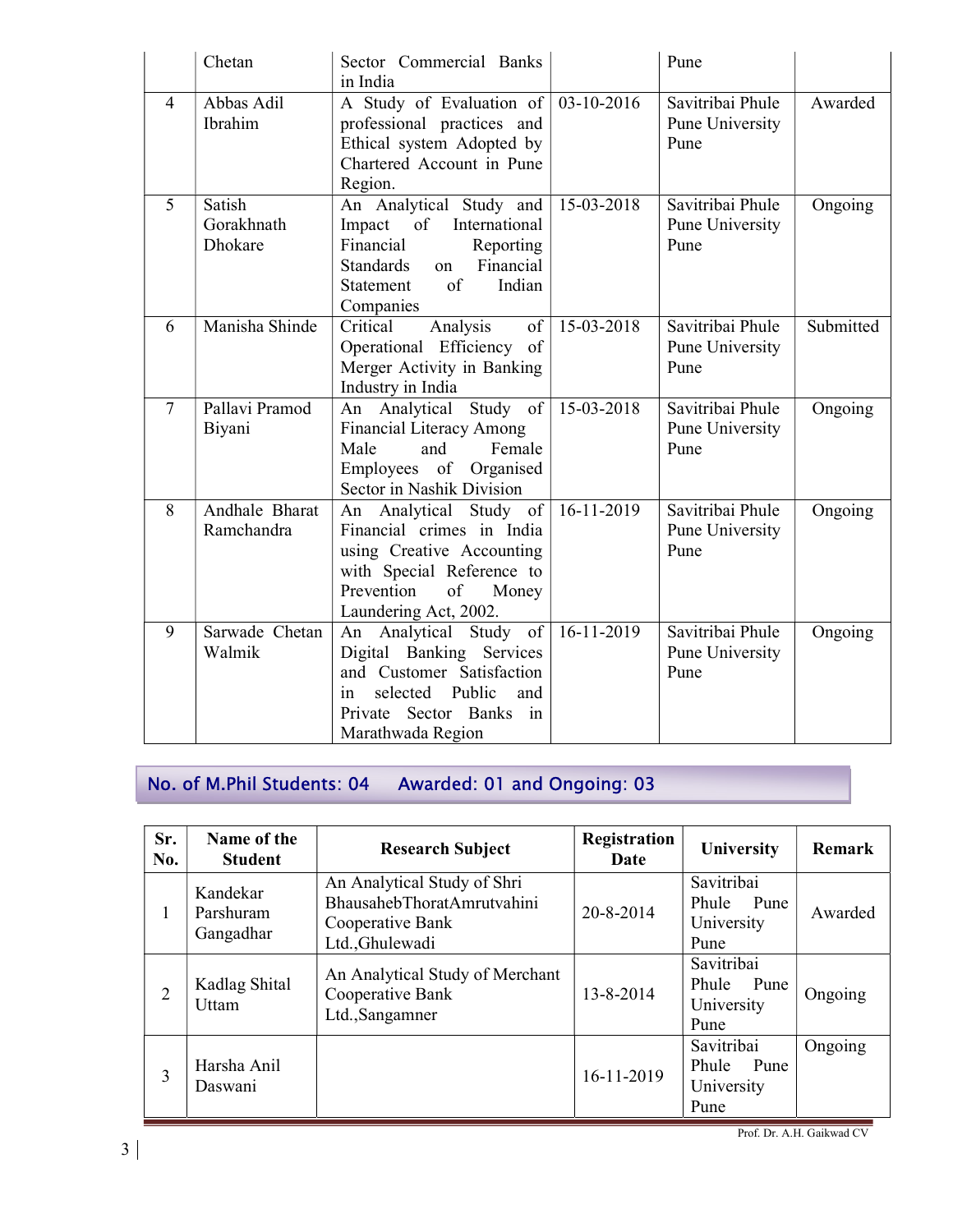|             | Comparative study of Insurance    |            | Savitribai    | Ongoing |
|-------------|-----------------------------------|------------|---------------|---------|
| Jeannie Ann | Services offered by Public and    | 16-11-2019 | Phule<br>Pune |         |
| George      | Private Banks in the Vasai Taluka |            | University    |         |
|             | of Maharashtra State.             |            | Pune          |         |

#### j Research Projects Completed: 01

| Sr. | <b>Title of the Project</b>   | <b>Funding agency</b> | Amount            | Year         |
|-----|-------------------------------|-----------------------|-------------------|--------------|
| No. |                               |                       | <b>Sanctioned</b> |              |
|     | Working Capital Management in | U.G.C.                | $31,000/-$        | 2 Years      |
|     | Sugar Factory of Akole &      | Minor Research        |                   | 2006 to 2008 |
|     | Sangamner Taluka              | Project               |                   |              |

## M.Phil and Ph.D. Thesis Evaluation : 40

Ph.D. Work as External referee in University : 35 Thesis Evaluated M.Phil Thesis Evaluation : 05 Thesis Evaluated

| <b>Sr. No.</b> | <b>Name of the University</b>                            | <b>State</b> |
|----------------|----------------------------------------------------------|--------------|
|                | University of Rajasthan, Jaipur                          | Rajasthan    |
| $\overline{2}$ | Ravenshaw University Cuttack                             | Odisha       |
| 3 <sup>1</sup> | University of Mumbai                                     | Maharashtra  |
| $\overline{4}$ | Shivaji University, Kolhapur                             | Maharashtra  |
| 5 <sup>5</sup> | Rashtrasant Tukadoji Maharaj Nagpur University           | Maharashtra  |
| 6              | Sant Gadge Baba Amravati University, Amravati            | Maharashtra  |
| $\tau$         | Swami Ramanand Teerth Marathwada University, Nanded      | Maharashtra  |
| 8              | Gondwana University, Gadchiroli                          | Maharashtra  |
| 9              | Dr. Babasaheb Ambedkar Marathwada University, Aurangabad | Maharashtra  |

## Citations (Google and Research Gate) :

Citations: 73, H – Index: 3, I 10 – Index: 01

## Refresher Courses:

|          | Sr. No.   Name of the<br>Course/ | <b>Place</b>                       | <b>Duration</b>             | <b>Sponsoring Agency</b>           |
|----------|----------------------------------|------------------------------------|-----------------------------|------------------------------------|
|          | <b>Orientation Course</b>        | Academic staff<br>college, Pune    | 11/10/1993<br>to 8/11/1993  | Academic staff college,<br>Pune    |
| $\gamma$ | <b>Refresher Course</b>          | Saurashtra Univ.<br>Rajkot, Rajkot | $24/2/1997$ to<br>16/3/1997 | Saurashtra Univ. Rajkot,<br>Rajkot |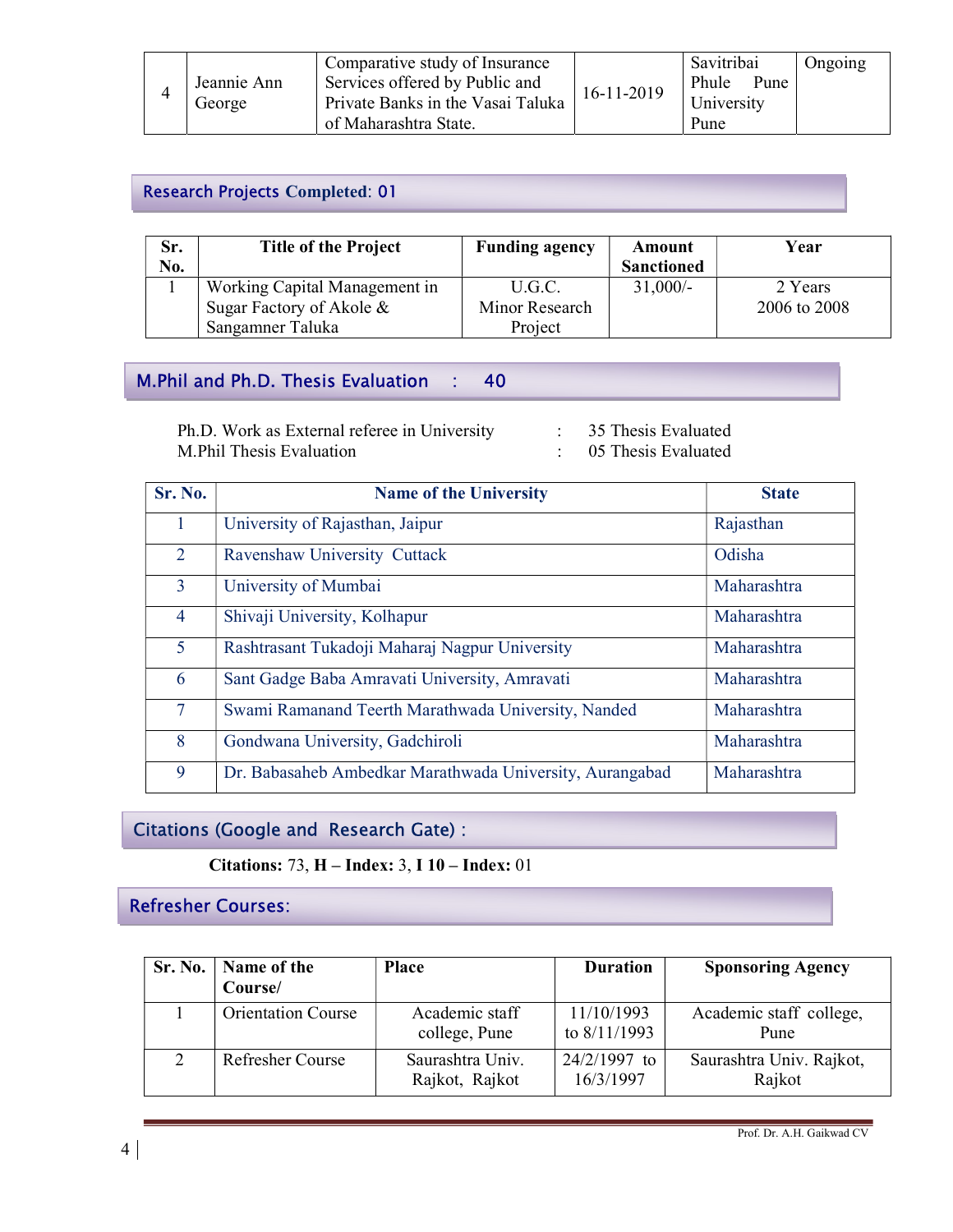| <b>Refresher Course</b>    | North Mharashtra<br>Univ. Jalgaon                       | 27/3/2000 to<br>22/4/2000  | Academic staff college,<br>Pune              |
|----------------------------|---------------------------------------------------------|----------------------------|----------------------------------------------|
| Refresher Course           | <b>Officers Training</b><br>School, Kamptee,<br>Nagpur  | $1/7/2002$ to<br>30/7/2002 | Officers Training School,<br>Kamptee, Nagpur |
| Online Refresher<br>Course | Shri Ram College of<br>Commerce, University<br>of Delhi | 16.02.2020                 | Swayam ARPIT                                 |

## Research Paper Reviewed: 12

| Sr. No.        | <b>Name of Journal</b>                                            | Year |
|----------------|-------------------------------------------------------------------|------|
| $\bf{l}$       | Interdisciplinary Research Institute Kolhapur, Maharashtra India  | 2017 |
| 2              | Interdisciplinary Research Institute Kolhapur, Maharashtra India  | 2016 |
| $\overline{3}$ | Interdisciplinary Research Institute Kolhapur, Maharashtra India  | 2016 |
| $\overline{4}$ | Interdisciplinary Research Institute Kolhapur, Maharashtra India  | 2016 |
| 5              | Interdisciplinary Research Institute Kolhapur, Maharashtra India  | 2016 |
| 6              | Interdisciplinary Research Institute Kolhapur, Maharashtra India  | 2016 |
| $\tau$         | Interdisciplinary Research Institute Kolhapur, Maharashtra India  | 2015 |
| 8              | Interdisciplinary Research Institute Kolhapur, Maharashtra India  | 2015 |
| 9              | Interdisciplinary Research Institute Kolhapur, Maharashtra India  | 2014 |
| 10             | Interdisciplinary Research Institute Kolhapur, Maharashtra India  | 2014 |
| 11             | <b>INSPIRA-</b> Journal of Modern Management and Entrepreneurship | 2013 |
|                | (JMME), Jaipur, Rajasthan                                         |      |
| 12             | International Journal in Commerce and Management                  | 2013 |

## Research Publication: 81

- Full Papers Published in Journal:
	- 1. "Growth of Employees Credit Cooperative Societies in Maharashtra" in the "Journal of Commerce and Management Thought" 1(4), (ISSN (Print) 0975-623X (online) 076-478X,.
	- 2. "Regional Imbalance of ECCS Development in Maharashtra" in Journal of "The Maharashtra Co-operative Quarterly", Country Code II, 192, 2010, (ISSN -0025-0430).
	- 3. "Consumer Behavior and Preference towards Hathway Broadband Internet- an Empirical study with Reference to Pune City, Maharashtra" in the Journal of International Journal of Management (IJM), 2(2), 2010 (ISSN Print : ISSN 0976-6502 ISSN Online: ISSN 0976-6510)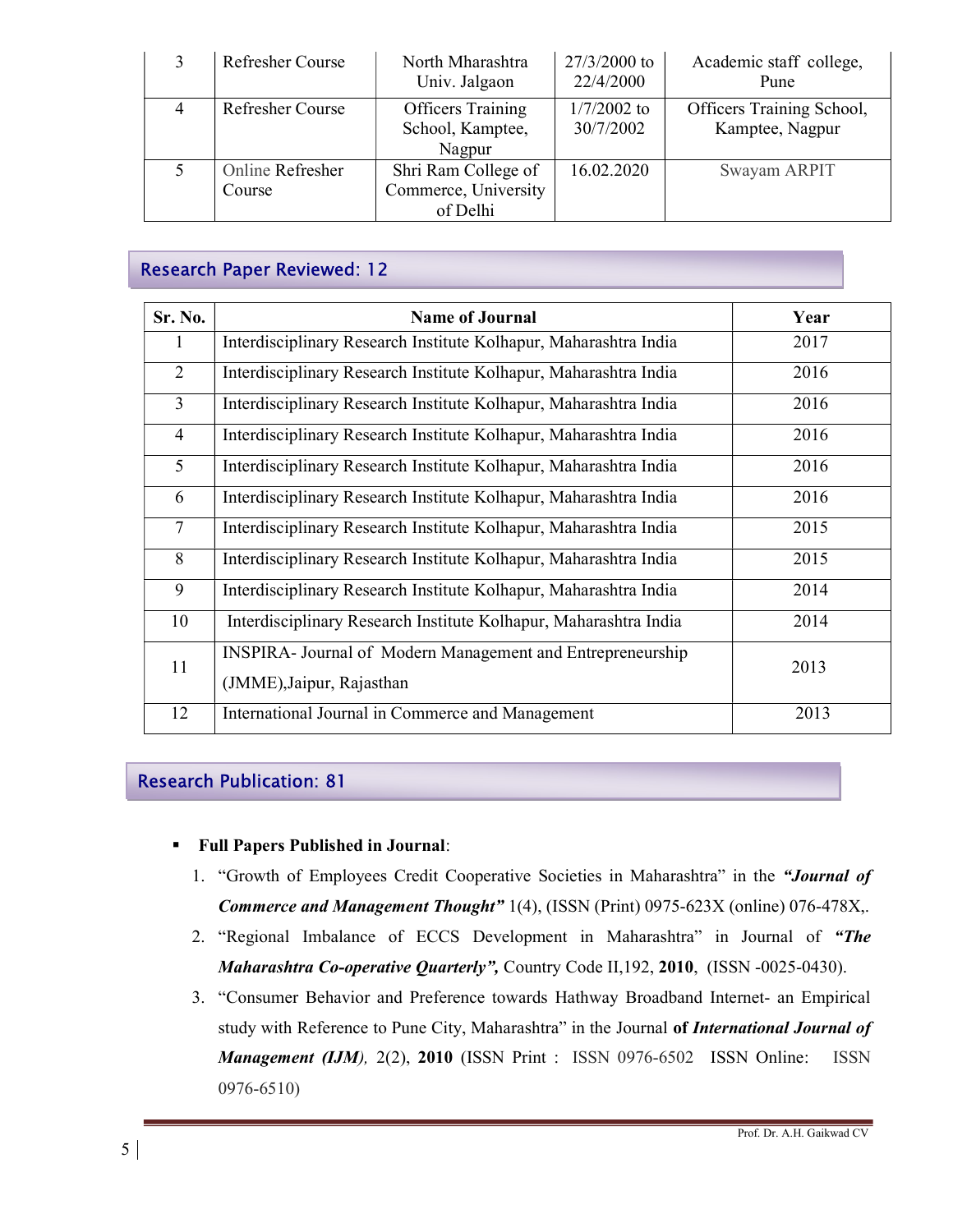- 4. "SOWT Analysis of Direct Tax Code" in the Journal of The Indian Journal of Commerce, New Delhi., (ISSN-0019-512X).
- 5. "Green Marketing: A New Approach to Cultivate Environmental Practices" in the *Journal* of The Indian Journal of Commerce, New Delhi. (ISSN-0019-512X).
- 6. "Globalization and Its Effects on Agriculture" at Mr. Kesherbai Kshirsagar College, Beed, 2011 (ISBN-978-81-965495-4-7).
- 7. "Financial Performance of ECCS in Maharashtra" in Journal of Contemporary Issues in Commerce and Business Administration, 1, (ISSN-978-93-80964-26-1).
- 8. "Regional Imbalance of ECCS Development in Maharashtra" in proceeding of International Seminars on *Cooperatives in Journal of Ministry of Cooperative, Iran Country Code,* 2010 (ISSN -978-0-557-23823-1).
- 9. "Growth of Employees Credit Cooperative Societies in Maharashtra", Journal of Commerce and Management Thought, Pune 443-450, 2010 (0975-623X (online) 0976- 478x).
- 10. Regional Imbalance of ECCS Development in Maharashtra" The Maharashtra Cooperative Quarterly, 53-60, 2010 (00025-043).
- 11. Consumer Behavior and Preference towards Hathway Broadband Internet- an Empirical study with Reference to Pune City, Maharashtra" **International Journal**, 89-97, 2010 (0976-6502(Print) ISSN 0976-6510(Online).
- 12. "SWOT Analysis of Direct tax Code", The Maharashtra Co-operative Quarterly, 13-18, 2011 (0025-0430)
- 13. A Critical Analysis of the Financial Performance of Employee's Credit Cooperative Societies", Online *International Interdisciplinary Research Journal*, 22-24, 2011 (2249-9598).
- 14. "Evaluation of Human Resource outsourcing- A Leader for Success in Today's organization", International Journal of Advances in management Technology & Engineering Sciences IJAMTES, 100-104, 2012 (ISSN: 2249-7455).
- 15. "Regulation and Control of Employee's Credit Cooperative Societies" online International Interdisciplinary Research Journal (OIIRJ), III(I), 100-107, 2013 ( 2249-9598).
- 16. Performance Evaluation of the District Central Cooperative Banks in Maharashtra. International Journal of Multidisciplinary Research (IJMR), I(III), 107-110, 2013 (2277- 9302).
- 17. "Implications of Changes in retailing and FDI"., International Journal of Management and Economics, II(7), 215-219, 2013 (2231-4687).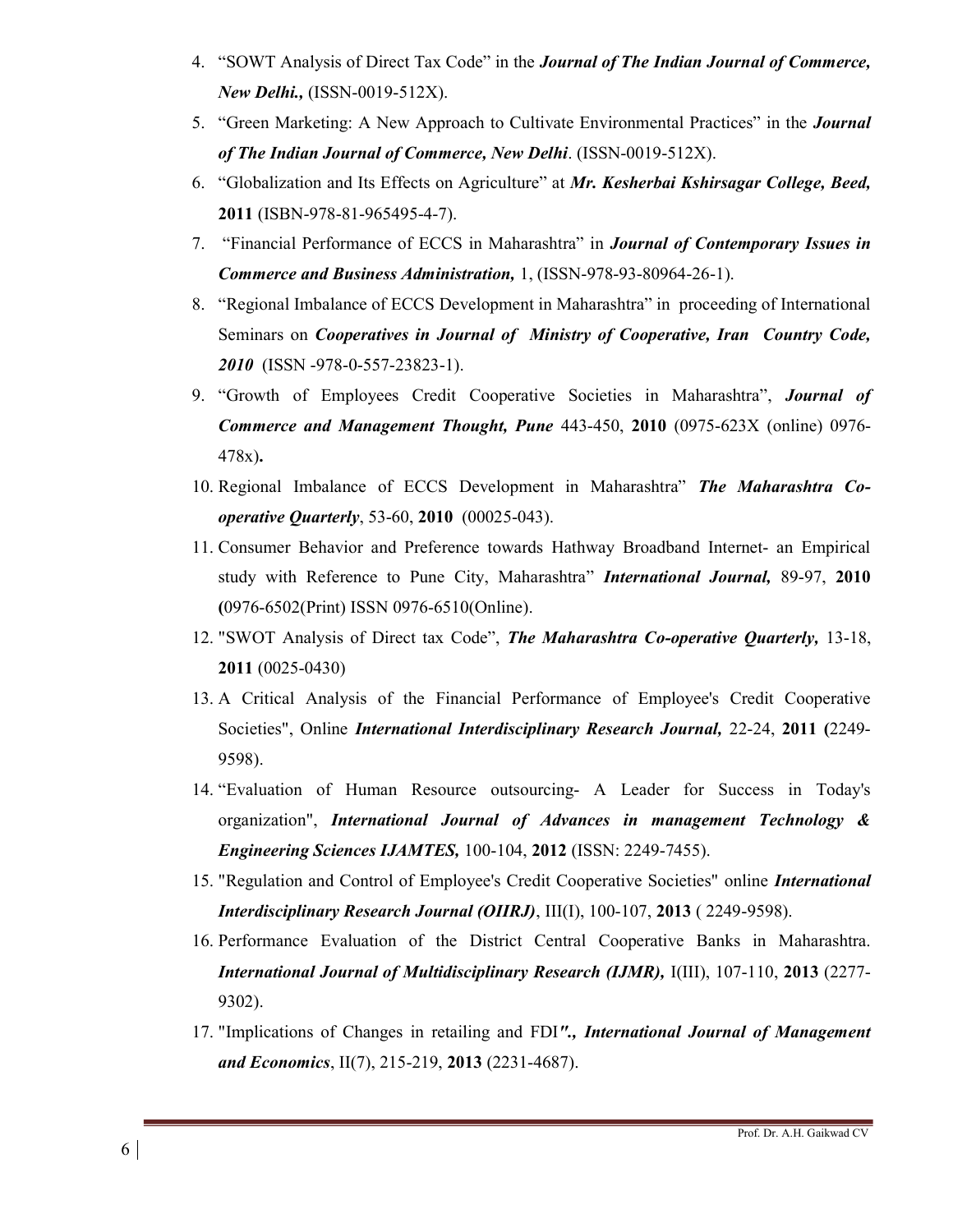- 18. "Employee Engagement An Empirical Study" Excel International Journal of Multidisciplinary Management studies (EIJMMS), 3(4), 524-261.
- 19. Human Resource Branding- It's Analytical Study on the Indian Organizations, Lokavishkar International E-Journal, Quarterly Peer Reviewed, II(III),78-81, 2013 (2277-727X).
- 20. Role of Social Entrepreneurship towards Sustainable Development in Indian Economy, International Journal of Multidisciplinary Research (IJMR), II(8), 116-119, 2013 (ISSN:2277-9302).
- 21. Understanding the Efficiency of Employees' Credit Cooperative Societies from the Perspective of Its Members: An Analytical Study, *Online International Interdisciplinary* Research Journal, III(Special Issue), 225-231,2013 (ISSN:2249-9598).
- 22. Quality and Quantity in higher Education, *Online Journal GOEIIRJ*, II(Special Issue), 25-32, 2014 (ISSN : 2278-5639).
- 23. E-CRM: Cementing Relationship with Customers in 21<sup>st</sup> Century, *International Journal of* Developments in Trade, Commerce and Business, (IJDTCB), I(6), 53-55, 2014 (ISSN: 2348-1633).
- 24. Challenge before women entrepreneur in the changing economic Scenario, *International* journal of management and economics, 30-33, 2016 (ISSN 2231-4687).
- 25. E-Learning in India: Wheel of Change, *International Journal of e-Education, e-Business,* e-Management and e-learning (IJEEEE) Malaysia, 2016 (ISSN: 2010-3654).
- 26. Liberalization of Indian Economy and Indian Financial System, *International Journal of* Commerce, Management and social Sciences (JRJCMSS), VI(I), 100-103, 2015 (ISSN: 232121-9831) .
- 27. Ratio Analysis of ECCS in Ahmednagar District, Splint International journal of Professionals A Monthly Peer Reviewed, 38-44, 2015 (ISSN: 2349-6045).
- 28. Cooperative Credit structure and District Central Cooperative Banks In Maharashtra, International Journal for Research and Development (IJRD) A Monthly Peer Reviewed, 41-44, 2015, (ISSN: 2321-3434).
- 29. Financial Analysis of Maharashtra State Cooperative Bank, Online International Interdisciplinary Research Journal, A Monthly Peer Reviewed, III(2), 147-151, 2015 (ISSN: 2249-9598).
- 30. An analytical Study of Credit Deposits Ratio of ECCS in Ahmednagar district, International Journal of Business, Management & Social Sciences (IJBMSS), III(12), 77-79, 2014, (ISSN:2249-7463).
- 31. A Study of Rural Development through MPLAD scheme at **Dudhani village in the Union** Territory of Dadar and Nagar Haweli, VI, 128-132, 2018 (ISSN 2278-8158).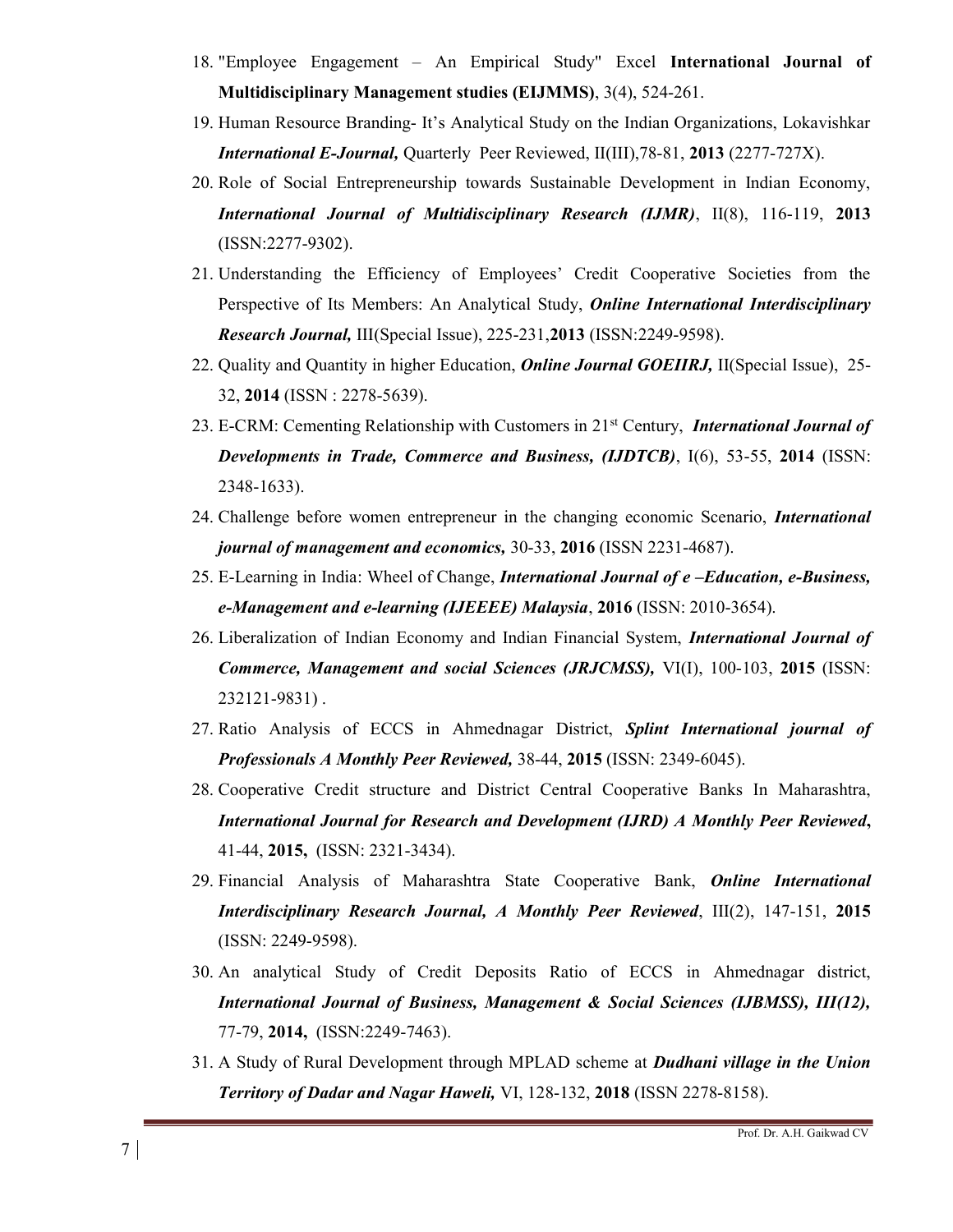- 32. Challenges before E Commerce on economic Sectors, VI, 131-136, 2017 (ISSN 2319- 8508).
- 33. Rural Economy to cashless rural economy: An overview, IV, 59-61, 2018 (ISSN 2454- 8499).
- 34. A Study on Opportunities and Challenges in Management Education in India, 899-903, 2017 (ISSN 2319-4766)
- 35. Banking Sector in India: Challenges and Opportunities. 951-953, 2017 (ISSN 2319-4766).
- 36. Impact of Demonetization on Digital Marketing in India, Ajanta, India, VIII, 1-7(2277- 5730), 2018.
- 37. Impact of Merger Activity on Financial Performance : A Case Study of ICICI Bank, Ajanta, India, 130-138, VII, 2277-5730, 2018
- 38. Adaption of the Accounting environment for Information Technology., Ajanta, India, 41-46, VII, 2277-5730, 2019
- 39. Marketing in Digital Age : An Exploratory study of HDFC Bank., International Journal of Advanced Research in Commerce, Management & Social Science., 1, 2581-7930, 2018
- 40. PradhanMantriAwaasYojana–(Gramin): "A step towards Housing for All", Inspira-Journal of Modern Management & Entrepreneurship (JMME), 08, No. 02, 2231–167X, 2018
- 41. A Study of Evaluation of Professional Practices and Ethical Systems Adopted by Chartered Accountant in Pune Region, Research Review Journals, 4(6), 2455-3085, 2019.
- 42. Industry 4.0: Opportunities and Constraints, Journal of the Institute of Cost Accountants of India, 2019.
- 43. A Study of Evaluation of Professional Practices and Ethical Systems Adopted by Chartered Accountant in Pune Region Research Review Journals Vol 04, Issue 6, June 2019 ISSN:2455-3085
- 44. A STUDY OF INTELLECTUAL PROPERTY RIGHTS AND ITS SIGNIFICANCE FOR BUSINESS Journal of Information and Computational Science Vol 10, Special Issue 2 -2020 Page no 552 to 561 ISSN: 1548 – 7741
- 45. Banking Sector in India: Challenges and Opportunities. Scholarly Research Journal 2017 ISSn No. 2319-4766.
- 46. BASEL ACCORDS AND INDIAN BANKING Inspira- Journal of Modern Management & *Entrepreneurship (JMME)* Volume  $07$ , No.  $04$ , October,  $2017$  ISSN:  $2231-167X$ ,
- 47. Convergence to IFRS Prospects and Challenges for India RESEARCH JOURNEY **International Multidisciplinary E- Research Journal Special Issue - 207 (A), Month -**Nov 2019 & Page No 289 to 293 ISSN No. 2348 – 7143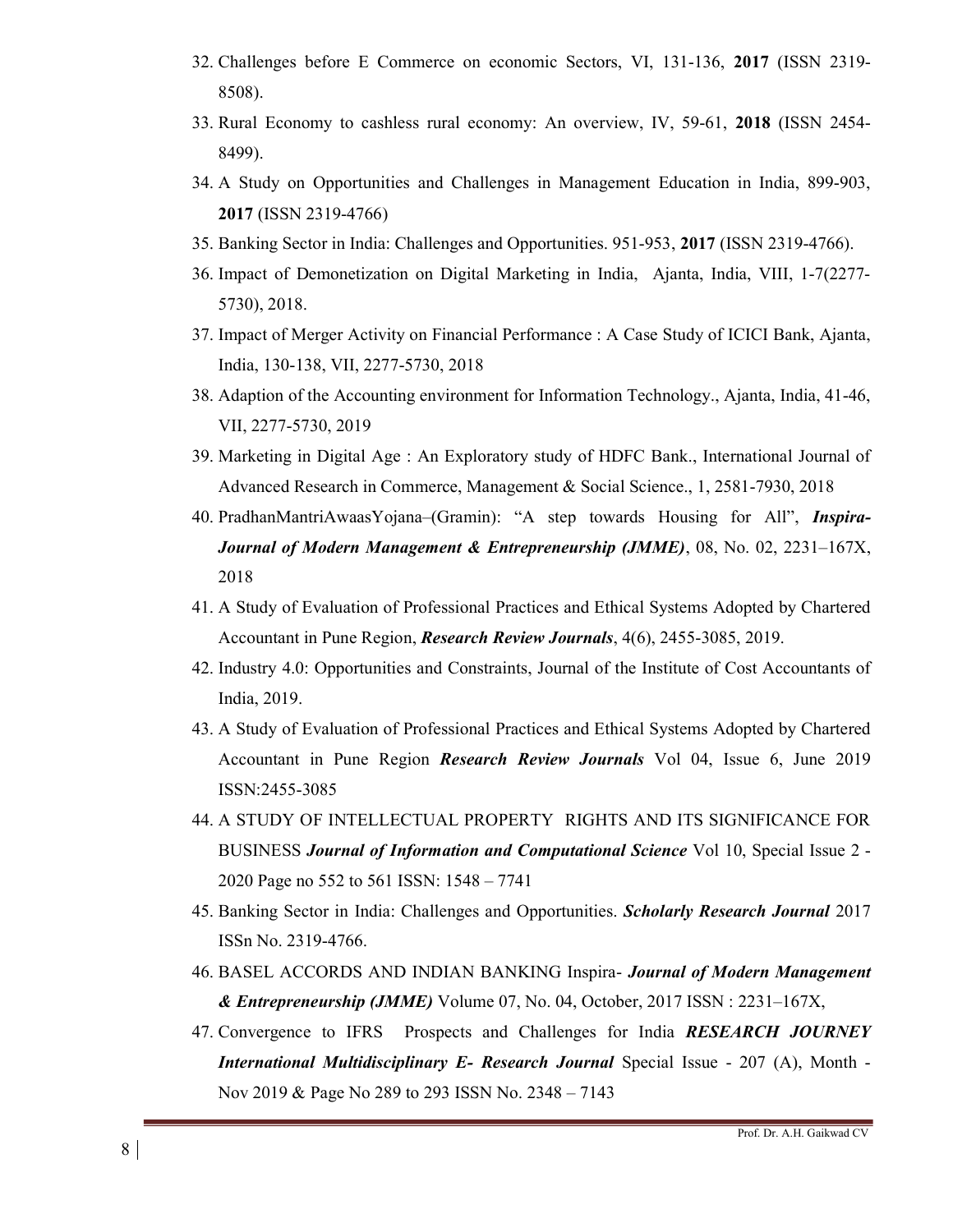- 48. GREEN MARKETING OBJECTIVES, IMPORTANCE, ADVANTAGES AND CHALLENGES RESEARCH JOURNEY International Multidisciplinary E- Research **Journal** Special Issue - 239, Month - Feb 2020 & Page no 47 to 53 ISSN No. 2348 – 7143
- 49. IMPACT OF GST ON SMALL AND MEDIUM BUSINESS IN INDIA RESEARCH JOURNEY International Multidisciplinary E- Research Journal Special Issue - 226, Month - Feb 2020 & Page no 44 to 47 ISSN No. 2348 – 7143
- 50. IMPACT OF GST ON THE E-COMMERCE SECTOR IN INDIA. Studies in Indian Place Names (SIPN) Vol-40-No.11-February 2020 Page No 237 to 243 ISSN 2394-3114
- 51. IMPACT OF GST REFORMS IN INDIAN ECONOMY RESEARCH JOURNEY International Multidisciplinary E- Research Journal Special Issue - 235 (D), Month - Feb 2020 & Page No 17 to 22 ISSN No. 2348 – 7143
- 52. IMPACT OF INFORMATION AND COMMUNICATIONS TECHNOLOGY ON LIBRARY & SOCIETY. Studies in Indian Place Names (SIPN) Vol-40-No.11-February 2020 Page No 244 to 249 ISSN 2394-3114
- 53. IND AS Adoption, Applicability And Impact On Indian Companies RESEARCH JOURNEY International Multidisciplinary E- Research Journal Special Issue - 216, Month - Jan 2020 & Page no 113 to 118 ISSN No. 2348 – 7143
- 54. INDIA A GROWTH OPPORTUNITIES FOR MSME. EPRA International Journal of Multidisciplinary Research (IJMR) Volume 6 - Issue 6,June 2020 Page no 25 to 30 ISSN 2455-3662 (Online)
- 55. Marketing in Digital Age : An Exploratory study of HDFC Bank International Journal of Advanced Research in Commerce, Management & Social Science Volume 01, No. 01, July - September, 2018, pp.37-46 ISSN:2581-7930
- 56. M-COMMERCE : SCOPE, ADVANTAGES AND LIMITATIONS RESEARCH JOURNEY International Multidisciplinary E- Research Journal Special Issue - 226, Month - Feb 2020 & Page no 167 to 171 ISSN No. 2348 – 7143
- 57. PradhanMantriAwaasYojana–(Gramin): "A step towards Housing for All" Inspira- Journal of Modern Management & Entrepreneurship (JMME) Vol 08,No 02,April 2018 ISSN:2231–167X
- 58. RECENT & EMERGING TRENDS IN INFORMATION AND COMMUNICATION TECHNOLOGY RESEARCH JOURNEY International Multidisciplinary E- Research **Journal** Special Issue - 239, Month - Feb 2020 & Page no 225 to 231 ISSN No. 2348 – 7143
- 59. Rural Economy To cashlessRural Economy :An Overview *International Research Journal* of Multidisciplinary Studies Vol IV,Spl Issue III,Jan 2018 ISSN:2454-8499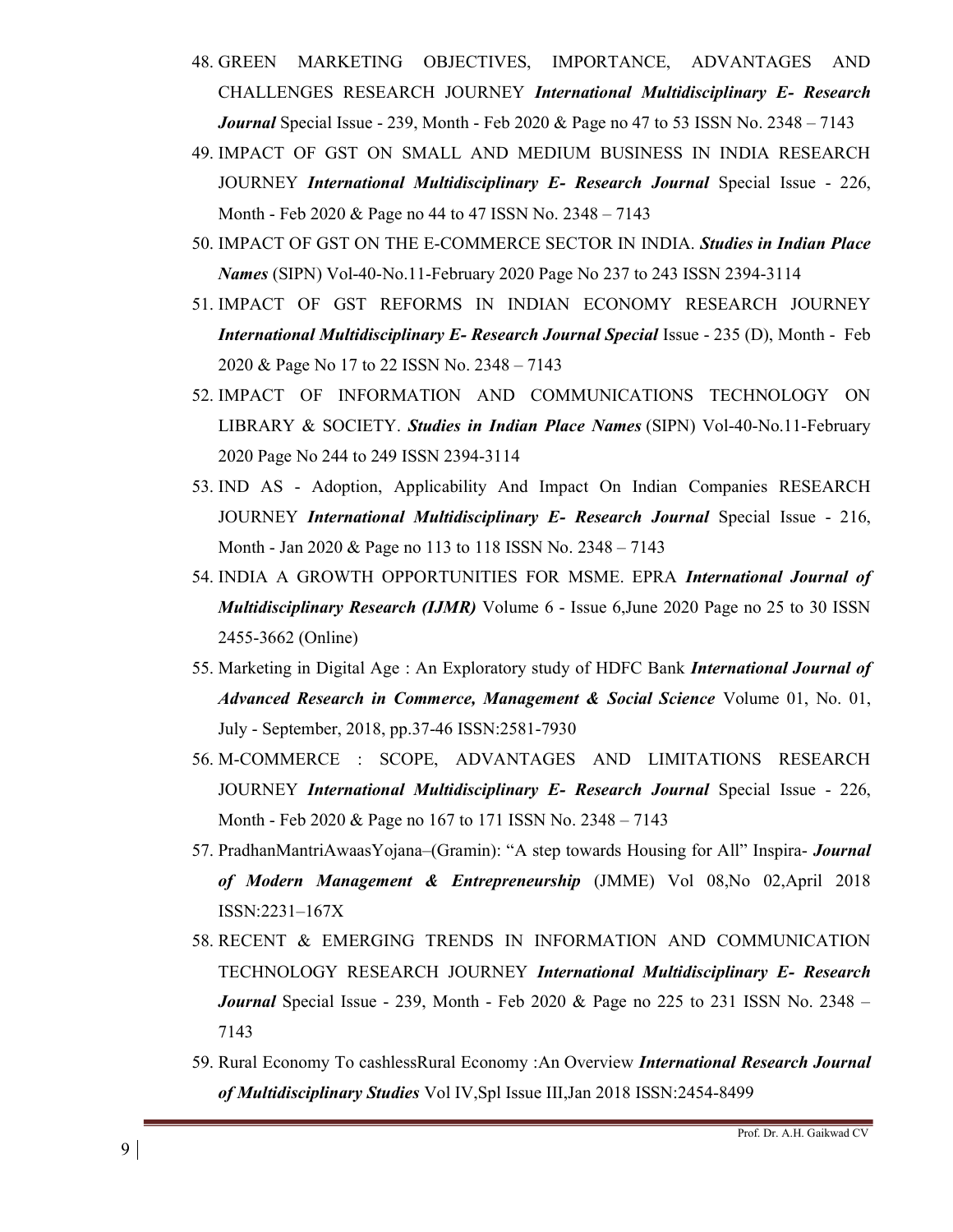- 60. CORONAVIRUS THE IMPACT OF COVID-19 ON INDIA ECONOMY. Purakala Vol-31-Issue-33-May-2020 ISSN:0971-2143
- 61. A STUDY OF M-COMMERCE IN INDIA: POTENTIALS AND CHALLENGES Tathapi Vol-19-Issue-09-May-2020 ISSN: 2320-0693
- 62. GST : BENEFITS AND IMPACT ON INDIAN ECONOMY Tathapi Vol-19-Issue-24- June-2020 ISSN: 2320-0693
- 63. IMPLEMENTATION OF IFRS IN INDIA PROSPECTS AND CHALLENGES Tathapi Vol-19-Issue-44-June-2020 ISSN: 2320-0693
- 64. A Comparative Study on Financial Performance of Public and Private Sector Banks Purakala Vol-31-Issue-33-May-2020 ISSN: 0971-2143
- 65. Impact of Demonetization on Digitial Marketing in India Ajanta Vol-VIII, Issue 1, Jan-Mar 2019 ISSN: 2277-5730
- 66. Impact of Merger Activity on Financial Performance :A Case study of ICICI Bank Ajanta Vol-VII,Issue 3,Jul-Sept 2018 ISSN:2277-5730
- 67. A study of Rural Development through MPLAD Scheme at Dudhani Village in the Union Territory of Dadra & Nagar Haveli Royal Vol-VI,Issue II,Part III,Dec-2017 - May 2018 ISSN:2278-8158
- 68. Global Image of India:Role of New Private Sector Indian Commercial Banks. GOLDEN RESEARCH THOUGHTS ISSN No: 2231-5063
- 69. Opportunities & Challenges before make in India Shodhankan Spl Issue 2,Jan 2017 ISSN:2250-0383
- 70. Indian Banking System in New Era Role of Indian Banks in India;s International trade. One day State level seminar ISBN 978-163535398
- 71. Forensic Accounting: A Paradigm Shift in Accounting and Audit THE EXPLORER VOL. 02, Sppl. Issue 1, 2017 ISSN :2456-0995
- 72. A Study of Investor's Preference for Investment in Equity Share THE EXPLORER VOL. 02, Sppl. Issue 1, 2017 ISSN :2456-0995
- 73. A Study on Organizational Culture And Job Satisfaction in Business Schools THE **EXPLORER** VOL. 02, Sppl. Issue 1, 2017 ISSN :2456-0995
- 74. Trends in Indian Banking: Efficiency Analysis of Private Sector Commercial Banks in India. THE EXPLORER VOL. 02, Sppl. Issue 1, 2017 ISSN :2456-0995
- 75. Adaptation of the accounting environment for information technology Ajanta Vol 08,Issue 1,Jan to Mar 2019 ISSN :2277-5730
- 76. Industry 4.0: Opportunities and Constraints Journal of The Institute of Cost Accountants of India, 43617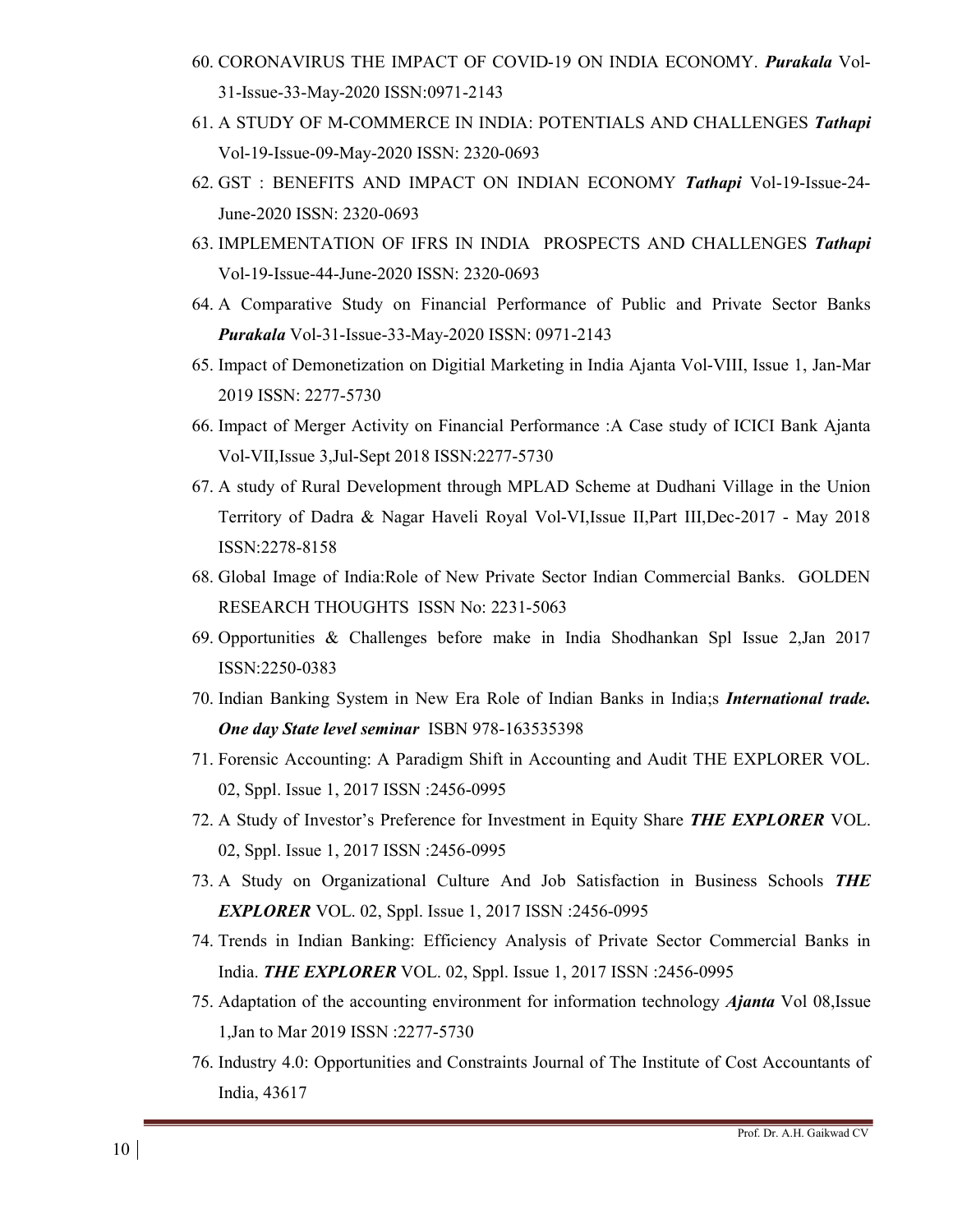- 77. Relative Efficiency Analysis of Banks in India Using Data Envelopment Analysis, Shodh Sanchar Bulletin, 10(40), Page No. 99-103, October to December 2020. ISSN - 2229 – 3620 (Ugc Approved Care Listed Journal)
- 78. ANALYSIS OF OPERATIONAL EFFICIENCY OF MERGER ACTIVITY CASE STUDY OF STATE BANK OF INDIA, Shodh Sarita, 7(28), Page No. 37-43, October to December 2020 ISSN - 2348 – 2397 (UGC Approved Care Listed Journal)
- 79. INDIAN ACCOUNTING STANDARDS (IND AS) : IMPACT ANALYSIS ON INDIAN COMPANIES., Shodh Sarita, Volume 7, Issue 28, Page No. 104-112, October to December 2020, ISSN - 2348 – 2397 (UGC Approved Care Listed Journal)
- 80. Ratio Analysis of Employees Credit Cooperative Societies in Ahmednagar District, Splint International Journal of Professionals: A Quarterly Peer Reviewed Multi-Disciplinary International, Journal; Bhubaneswar Vol. 5, Iss. 2, (Apr-Jun 2018): 38-43.
- 81. CRITICAL ANALYSIS OF HUMAN RESOURCE ACCOUNTING PRACTICES OF KPIT TECHNOLOGIES LIMITED, Shodh Sarita, 8(29), (Jan-Mar – 2021), 229-234 (2348- 2397), (UGC Approved Care Listed Journal).

## Full paper published in Conference Proceedings: 21

- 1. "Regional Imbalance of ECCS Development in Maharashtra", University of Mysore and Ministry of Cooperatives, Iran, 35-43, 2010 (ISBN: 978-0-557-23823-1).
- 2. "Overview of Human Rights Acts in Indian", Sadhana Publication, Parbhani, 79-80, 2011 (ISBN: 978-81-909286-7-0).
- 3. "Globalization and Its Effects on Agriculture", *Chinmay Publication, Aurangabad*, 54-55, 2011 (ISBN: 978-81-965495-4-7).
- 4. "Restructuring of Commerce Curricula in Global Era", Dayanand College, Latur, 107-108, 2012.
- 5. An Analytical Study on Business Ethics: A New Global Space to Manage in Today Era, Shanti Sarwar Prakashan, Ahmedabad, 51-55., 2012 (ISBN: 978-93-5070-000-6).
- 6. A Green marketing: A Path towards Global Economy, Sadhana Publication, Parbhani, 4- 10, 2012 (ISBN: 978-93-81921-07-4).
- 7. An Overview of Direct tax Code, Success Publication, Pune, 41 -43, 2012 (ISBN: 978-93- 80984-51-3).
- 8. Recent Changes in Auditing: Human Resource Audit, Success Publication, Pune, 210 213, 2013 (ISBN: 978-93-80984-55-4).

 $\overline{a}$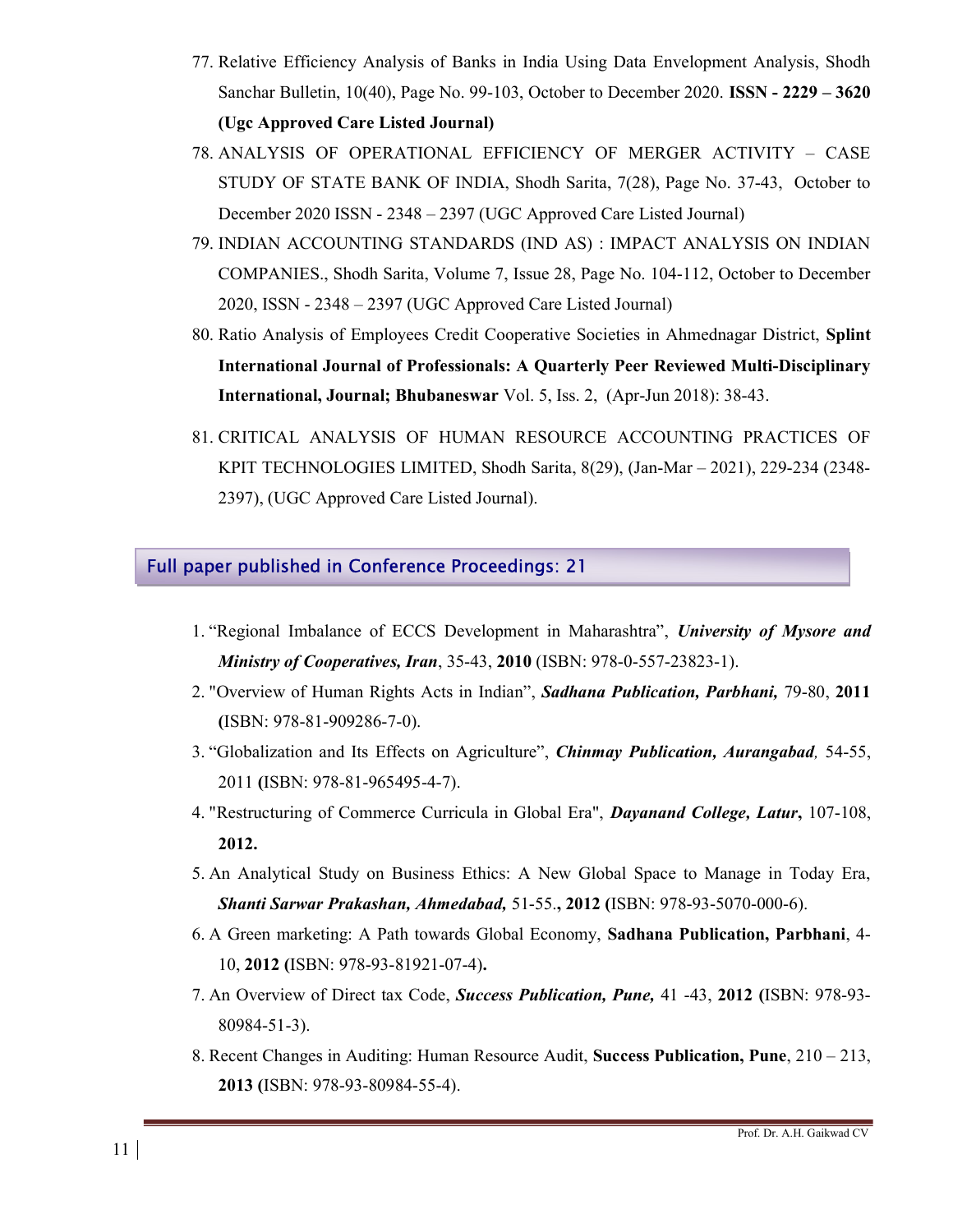- 9. A Critical Analysis of Income tax Act, 1961 and Proposed Direct Tax Code", Success Publication, Pune, 208-212, 2013 (ISBN: 978-93-80984-55-4).
- 10. "Human Resource Management Challenges and Opportunities in global era, National Conference on "Recent Changes, Development and Impact on Economy" I, 203-235, 2013, (ISBN: 978-93-80984-77-3).
- 11. Role of Marketing strategy in Academic Librarian, National Seminar on Modern Trends in Academic Libraries organized by Sangamner college, Sangamner, 161-163, 2013 (ISBN: 978-93-83414-47-0).
- 12. Corporate Social Reporting and Regulatory Environment in India, National conference on Contemporary Issues in Accounting and Auditing, Ness Wadia college of Commerce at **Pune**, 10 -113, **2014** (ISSN: 2277-4823).
- 13. Social Entrepreneurship and sustainable development in Indian Economy, National seminar on Business Environment ,Entrepreneurship and Society, Organized by *Arts, commerce* College, Rahata, 196-201, 2014 (ISBN : 978-81-927305-0-9).
- 14. Library Budget: a Statement of the Financial position of Library, State Level conference eon Role of librarians in modern Era, Sangamner College, Sangamner, 232-236, 2014 (ISBN 97-93-81921-41-8).
- 15. Money laundering a boon or Bane to economy, 22-24, 2014 (ISBN: 978-93-84916-91-6).
- 16. Role of Financial System in India, National conference on Modern trend in Accounting , Banking and Management Organized by D. Y. Patil Arts , Commerce & Science College, Pimpri, Pune, 60-62, 2015 (ISBN :978-81-7876-194-7).
- 17. International Financial Reporting Standard : opportunities and challenges, National conference on Emerging Issues and challenges in Commerce and Management, Bharatratna Dr. Babasaheb Ambedkar College, Aundh, Pune, 70-75, 2015 (ISBN 978- 81-924177-7-6).
- 18. Reforms in Indian Financial system, National Seminar on Commerce and Management in  $21<sup>st</sup>$  Century, Arts Commerce and Science College, Wagholi, Pune, 21-24, 2015 (ISBN :978-93-84916-2).
- 19. A Study on Green Banking- Today's Economic necessity, National Conference on Innovative Strategies in dynamic Economy, Sinhgad College of Arts, Commerce , Narhe, Pune, 74-80, 2015 (ISBN : 978-93-84916-64-0).
- 20. Security Analysis A Competitive Edge in Investment, National conference on changing Dimension of Commerce education in globed Era organized br Arts and Commerce College, Loni kalbhor, 17-22, 2015 (ISBN:978-93-84916-63-3).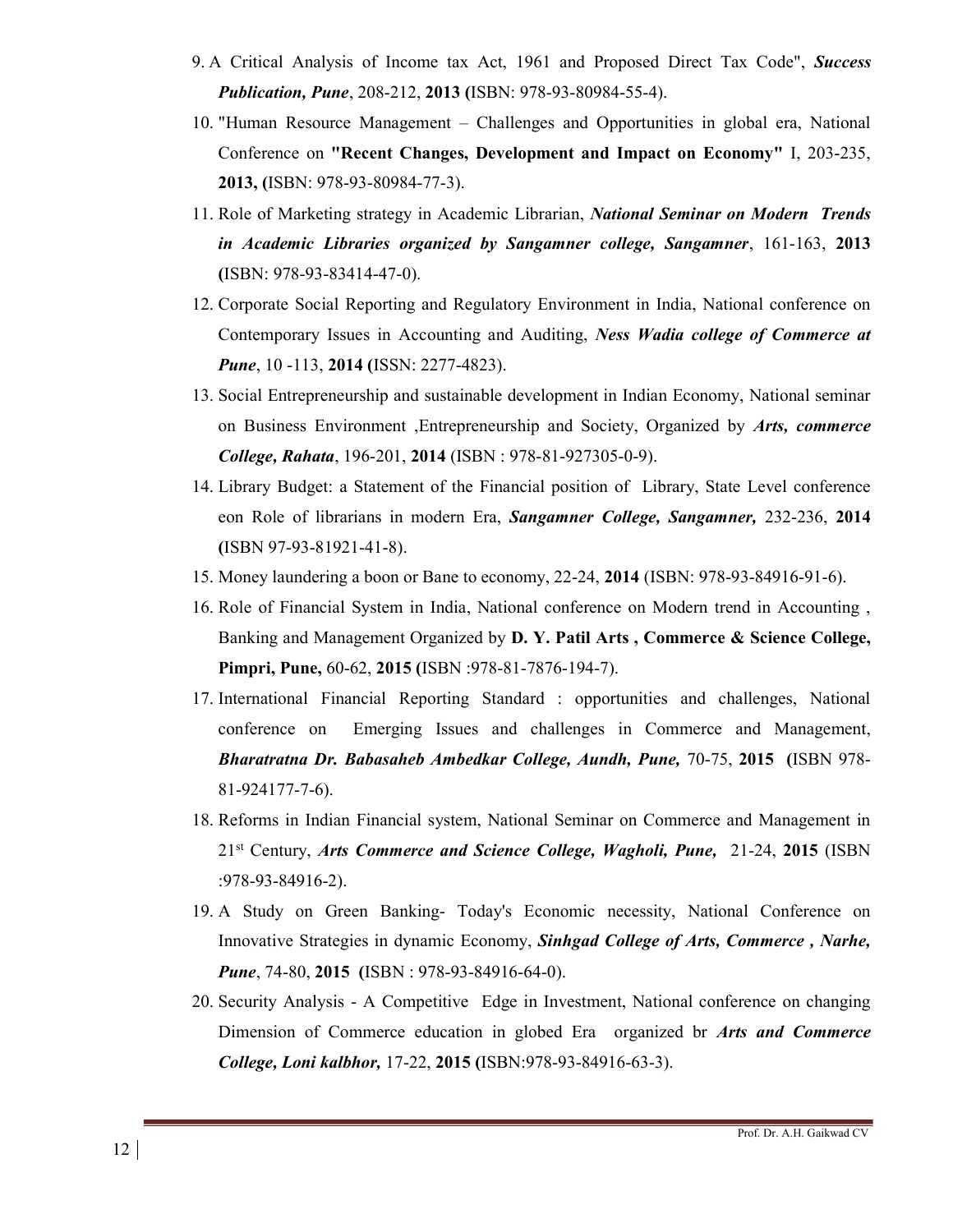21. E-learning: impact on library and professional, National conference on **Status of Academic** libraries in the higher education by Sangamner college, 2015 (978-81-930345-1-4).

#### Editor Book: 07

- 1. Income Tax and Financial Planning, Success publication, Pune, (ISBN No. 978-93- 80984-24-7).
- 2. Recent Trends in Accounting, Taxation and Auditing, **Success publication, Pune**, Vol. I, (ISBN: 978-93-80984-55-1).
- 3. Recent Trends in Accounting, Taxation and Auditing, Success publication, Pune, Vol. II, (ISBN: 978-93-80984-55-1).
- 4. Proceeding of international conference Recent Trends in Commerce and Management Vol. I,. ISBN 978-3-93-24457-16-8
- 5. Proceeding of international conference Recent Trends in Commerce and Management Vol. II,. ISBN 978-3-93-24457-16-8
- 6. The Explorer Vol. II supplementary issue –I & II ISSN 24560955.
- 7. International

## Books / Monographs: 31

#### Reference Book :

- 1. Management Accounting Reference Book\*, **Success Publications**, Appa Balwant Chowk, Pune, 2010 (ISBN: 978-93-80984-24-7).
- 2. Direct Tax Advisor Reference Book, Success Publications, Pune, 2015 (ISBN: 978-93-84916-26-8).
- 3. Basic of Auditing, Reference book, Success Publications, Pune, 2015 (ISBN: 978-93- 84916-44-22).
- Text Book :
	- 1. Corporate Accounting, *Success Publications*, Appa Balwant Chowk, Pune, 2011 (978-93-80 984-32-2).
	- 2. Cost and Works Accounting Paper III at T.Y.B.Com, Success Publications, Appa Balwant Chowk, Pune, 2011 (978-81-909940-1-9).
	- 3. Auditing (In English) at T.Y.B.Com, **Success Publications**, Appa Balwant Chowk, Pune, 2012 (ISBN: 978-81-909940-5-7).
	- 4. Taxation(In English) at T.Y.B.Com, Success Publications, Appa Balwant Chowk, Pune, 2010 (ISBN: 978-81-909940-6-4).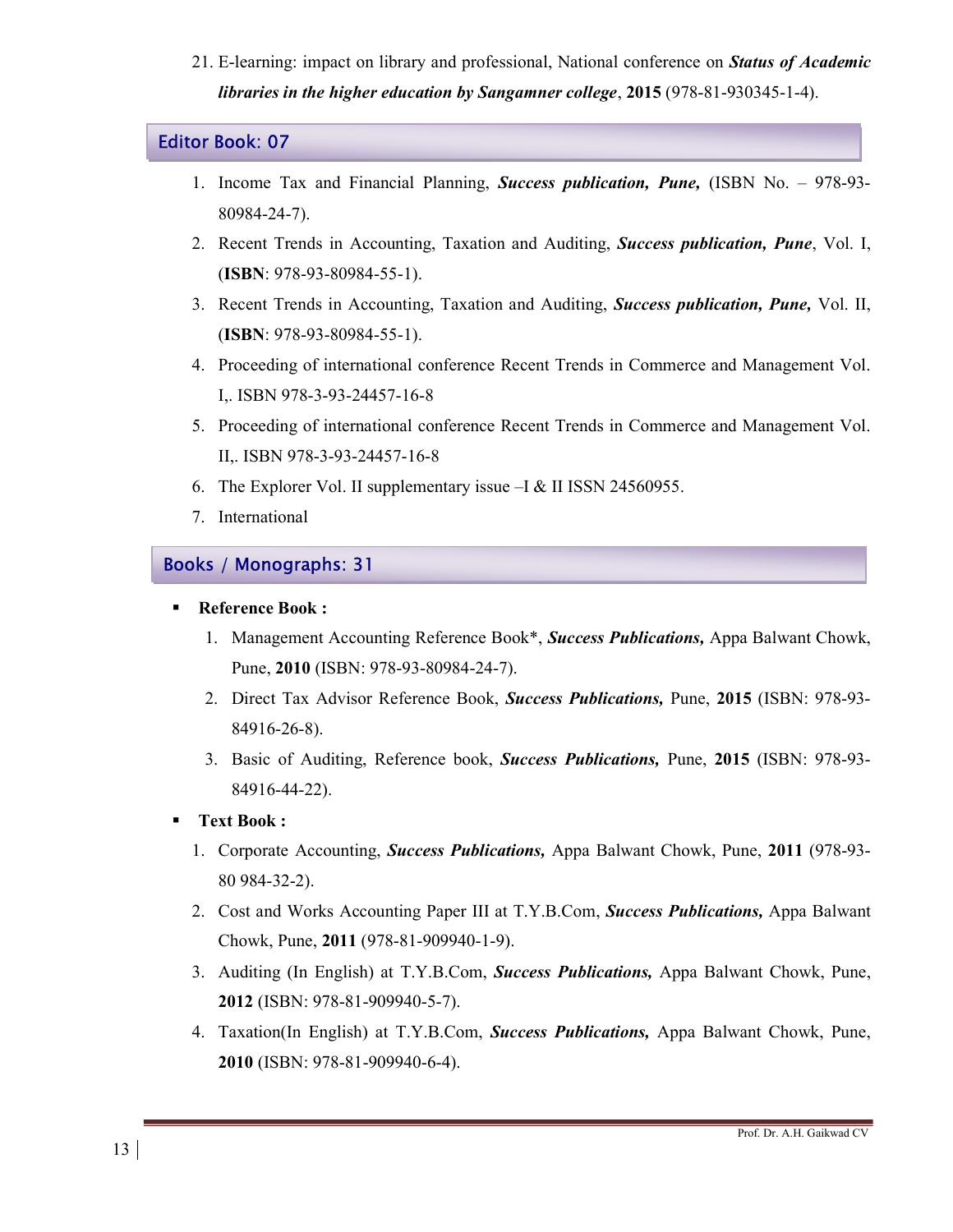- 5. Auditing at (In Marathi) T.Y.B.Com, Success Publications, Appa Balwant Chowk, Pune, 2010 (ISBN: 978-93-80984-14-3).
- 6. Taxation (In Marathi) at T.Y.B.Com, Success Publications, Appa Balwant Chowk, Pune 2010 (ISBN: 978-93-80984-28-5).
- 7. Financial Accounting, Success Publications, Appa Balwant Chowk, Pune, 2013 (ISBN :978-93-80984-67-4).
- 8. S.Y.B.Com, Corporate Accounting, Success Publications, Pune, 2014, (ISBN: 978-93- 83993-71-0).
- 9. S.Y.B.Com, Cost and works Accounting, Success Publications, Pune (ISBN: 978-93- 84916).
- 10. BBA, Principals of Management, Success Publications, Pune, 2013 (ISBN: 978-93-80984- 10-9).
- 11. Business Accounting, BBA -I, Success Publications, Pune, 2013, (ISBN: 978-93-80984-94- 0).
- 12. Advanced Accounting and Taxation, Specialized Areas in Accounting, Success Publications, Pune, 2015 (ISBN: 978-93-5158-14-0).
- 13. Management Accounting, M Com I Sem-I, Success Publications, Pune, 2014 (ISBN: 9788-93-83414-19-2)
- 14. Advanced Accounting, T.Y.B.Com. Text book, **Success Publications**, Pune, 2015 (ISBN: 978-93-5158-333-2)
- 15. Auditing, T.Y.B.Com. Text book, Success Publications,, Pune, 2015 (ISBN: 978-93-5158- 335-6).
- 16. Ankeshan, T.Y.B.Com. Text book, Success Publications, Pune, 2015 (ISBN: 978-93-5158-338-7).
- 17. Advanced Accounting & Taxation, Business tax Assessment and Planning, M Com-I Sem-II, Success Publications, Pune, 2014 (ISBN: 978-93-5158-014-5).
- 18. Advanced Accounting & Taxation, Advanced Accounting, Success Publications, Pune, 2014 (ISBN: 978-93-83414-36-9).
- 19. Advanced Accounting & Taxation, MCom-I Sem-I, Success Publications, Pune, 2014 (ISBN: 978-93-83414-36-9).
- 20. Financial Analysis & Control, MCom-I Sem-II, Success Publications, Pune, 2014 (ISBN: 978-93-83414-54-3).
- 21. Management Accounting, MCom-I Sem-I, Success Publications, Pune, 2014 (ISBN: 978- 93-83414-19-2).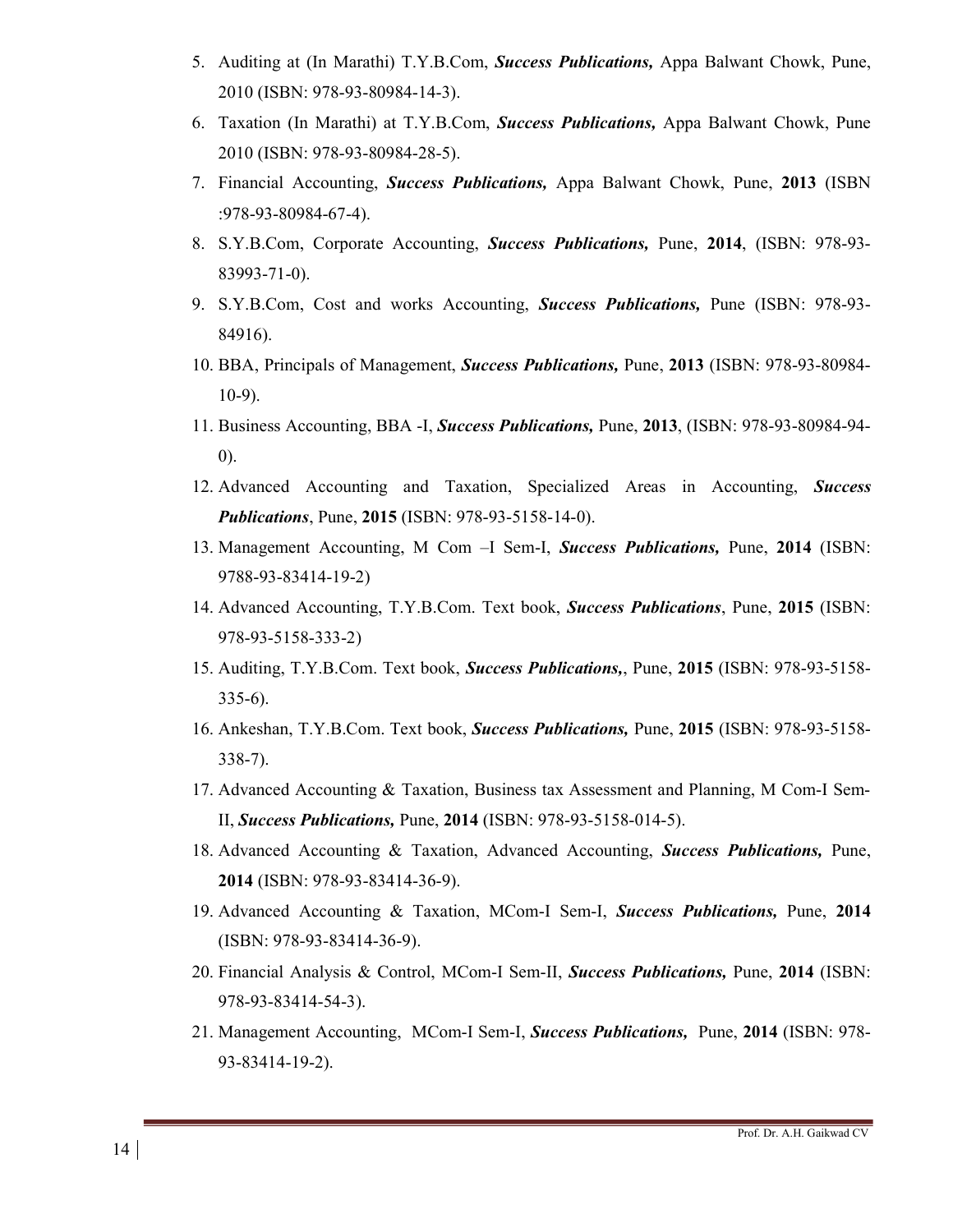- 22. Strategic Management (Marathi), MCom-I Sem-I, Success Publications, Pune, 2014 (ISBN: 978-93-83414-17-8).
- 23. Taxation, T.Y.B.Com, Success Publications, Pune, 2015 (ISBN:978-93-5158-343-4)
- 24. Labour law, BBA Sem-VI, Success Publications, Pune 2015 (ISBN:978-93-5158-470-4).
- 25. Management Control System, BBA Sem- VI, Success Publications, Pune, 2015 (ISBN:978- 93-5158-473-5).
- 26. Career Opportunities in Commerce, Study Max Publication, Sahakarnagar, Pune Forwarded by Hon. Dr. Narendra Jadhav, VC, University of Pune.
- 27. व्यावसायिक पर्यावरण आणि उदयोजकता Study Max Publication, Sahakarnagar, Pune.
- 28. Auditing, Text Book, Mumbai University, Mumbai, Tex Max Publication, Mumbai
- 29. Financial Accounting, Text book, SPPU, Success publication, Pune, 2019 ISBN No.
- 30. Consumer Protection and business Ethics Text book , Success publication,Pune,2019 ISBN No
- 31. Consumer Protection and business Ethics Text book in Marathi , Success publication,Pune,2019 ISBN No

## Countries Visited for academic purposes: 11

 USA, Nepal, UK, Australia, Sri Lanka – Colombo, UK - London, Lumbini – Nepal and Beijing (China).

## Seminars, Conferences, Symposia and workshops attended / participated: 141+

| Sr.            | <b>Name of Seminar</b>               | Name of the              | <b>Place</b>   | Date                |
|----------------|--------------------------------------|--------------------------|----------------|---------------------|
| No.            | <b>Conferences &amp; Workshop</b>    | <b>Sponsoring Agency</b> |                |                     |
| 1              | All India commerce                   | All India Commerce       | Indor $(M.P.)$ | 16 Dec. to 28       |
|                | Conference,                          | Association, New         |                | Dec. 2004           |
|                |                                      | Delhi                    |                |                     |
| $\overline{2}$ | <b>State level National Service</b>  | University of Pune       | Pune           | $31$ Oct. to 1 Nov. |
|                | Scheme Conference                    |                          |                | 1993                |
| 3              | State level Seminar on               | I.B.P Mahila             | Aurangabad     | 29 Nov. to 30       |
|                | 'Challenges Before Commerce          | College, Aurangabad      |                | Nov. 2002           |
|                | Education'                           |                          |                |                     |
| $\overline{4}$ | <b>State level Conference of Co-</b> | Maharashtra Patsanstha   | Pune           | 21 April 2002       |
|                | operative Societies in               | Federation, Mumbai       |                |                     |
|                | Maharashtra                          |                          |                |                     |
| 5              | State level Seminar on               | Maharashtra              | Mahabaleshwar  | 27 June to 28       |
|                | 'Selected Credit Co-operative        | Patshantha Federation    |                | June 2003           |
|                | Societies in Maharashtra'            |                          |                |                     |
| 6              | <b>State level Seminar on 'Value</b> | Sangamner college        | Sangamner      | 11 Feb. to 13       |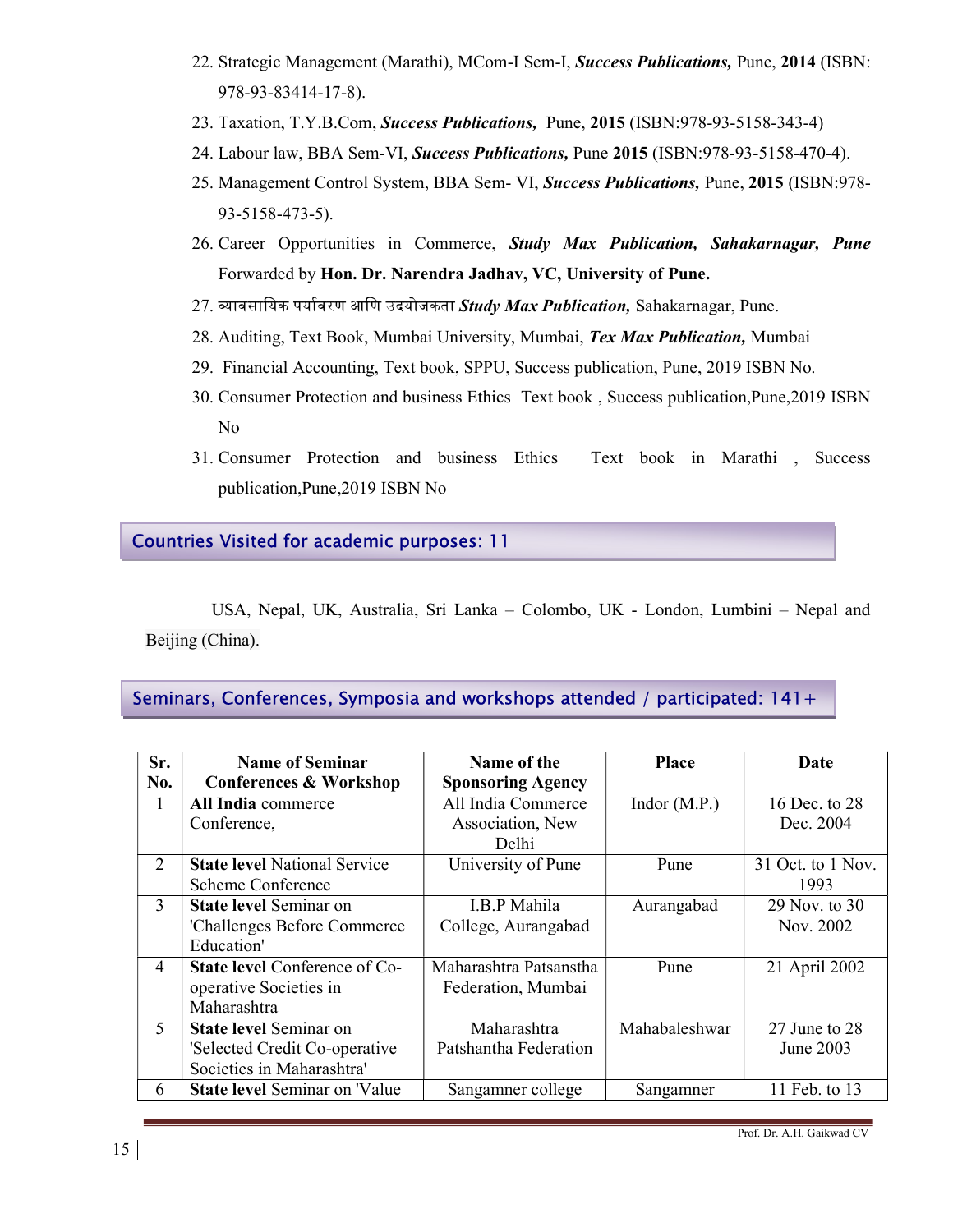|                | education in Sanskrit'                                   |                                  |              | Feb. 2005                    |
|----------------|----------------------------------------------------------|----------------------------------|--------------|------------------------------|
| $\overline{7}$ | <b>State level Seminar on 'Co-</b>                       | Marathi Arthshashra              | Sangamner    | 8 Feb. 2005                  |
|                | operation'                                               | Parishad, Pune                   | college      |                              |
| 8              | Seminar on 'Business Taxation'                           | Sangamner college                | Sangamner    | 12 Feb. 1990                 |
| 9              | Seminar on 'Co-operative Rural                           | Ahmednagar District,             | Sangamner    | 20 Feb. to 22 Feb            |
|                | Development'                                             | <b>Central Board</b>             |              | 1990                         |
| 10             | Workshop on 'C' Component                                | Sangamner College                | Sangamner    | 29 March 1990                |
|                | under the Restructuring                                  |                                  |              |                              |
|                | Courses                                                  |                                  |              |                              |
| 11             | Workshop on Youth & Co-                                  | Ahmednagar District,             | Sangamner    | 24 Sept. to 26               |
|                | operation"                                               | Central Board                    |              | Sept. 1991                   |
| 12             | Workshop for 'D' Component                               | <b>BYK</b> College               | Nashik       | 27 March to 28               |
|                | for Taxation Consultancy                                 | Nashik                           |              | March 1992                   |
|                | Courses                                                  |                                  |              |                              |
| 13             | Orientation Workshop for 'E'                             | Sangamner college                | Sangamner    | 24 March to 25               |
|                | <b>Components Courses</b>                                |                                  | Nashik       | March 1992<br>28 March to 28 |
| 14             | Orientation Workshop on<br>'Restructure Courses at Under | KTHM College,<br><b>Nasik</b>    |              | March 1992                   |
|                | Graduate Level'                                          |                                  |              |                              |
| 15             | Seminar on 'Teacher Training                             | Sangamner College                | Sangamner    | 22 March to 23               |
|                | Programme'                                               |                                  |              | March 1993                   |
| 16             | Seminar on 'Business Taxation'                           | <b>KTHM College</b>              | Nashik       | 7 March 1994                 |
| 17             | Workshop on 'Self Study                                  | PVP college,                     | Pravaranagar | 12 Feb. 1999                 |
|                | <b>Report Writing'</b>                                   | Pravaranagar                     |              |                              |
| 18             | Workshop on 'Teacher Training                            | BYK college, Nashik              | Nashik       | 27 March to 28               |
|                | Programme'                                               |                                  |              | March 1997                   |
| 19             | Seminar on 'Practical in                                 | Sangamner college                | Sangamner    | 5 March to 6                 |
|                | Commerce Under Graduate                                  |                                  |              | March 1999                   |
|                | Level'                                                   |                                  |              |                              |
| 20             | Seminar on 'Higher Education'                            | Sangamner college                | Sangamner    | 22 March 1999                |
| 21             | Seminar on 'Practical in                                 | Karjat College, Karjat           | Karjat       | 15 Jan. 2000                 |
|                | Accountancy of F.Y. B.com                                |                                  |              |                              |
|                | Level'                                                   |                                  |              |                              |
| 22             | Seminar on 'Practical in                                 | $\overline{C}$ .D. Jain College, | Shrirampur   | 8 Jan. 2000                  |
|                | Accountancy of F.Y. B.com<br>Level'                      | Shrirampur                       |              |                              |
| 23             | Seminar on 'Restructuring the                            | Arts, Commerce &                 |              | 11 March to 12               |
|                | M. com. Courses & Need of                                | Science college,                 | Rajgurunagar | March 2000                   |
|                | Business Ethics'                                         | Rajgurunagar                     |              |                              |
| 24             | Seminar on 'New Syllabus of                              | Sangamner College                | Sangamner    | 7 Sept. 2000                 |
|                | Business Management at S.Y.                              |                                  |              |                              |
|                | <b>B.Com Level'</b>                                      |                                  |              |                              |
| 25             | Seminar on 'Practical in                                 | C.D. Jain College,               | Shrirampur   | 23 Oct. 2001                 |
|                | Business Taxation' at T.Y.                               | Shrirampur                       |              |                              |
|                | B.Com Level".                                            |                                  |              |                              |
| 26             | Seminar on 'Restructuring of                             | Sangamner college                | Sangamner    | 5 Jan. 2002                  |
|                | M.Com. Courses'                                          |                                  |              |                              |
| 27             | Seminar on 'Credit Co-                                   | Sangamner Taluka                 | Sangamner    | 15 Jan. 2004                 |
|                | operative Societies in                                   | Credit Co-op. Fed.               |              |                              |
|                | Sangamner Taluka'                                        | Sangamner                        |              |                              |
| 28             | Workshop on 'Framing the                                 | Y.C.M.O.U., Nashik               | Nashik       | 13 Dec. 2004                 |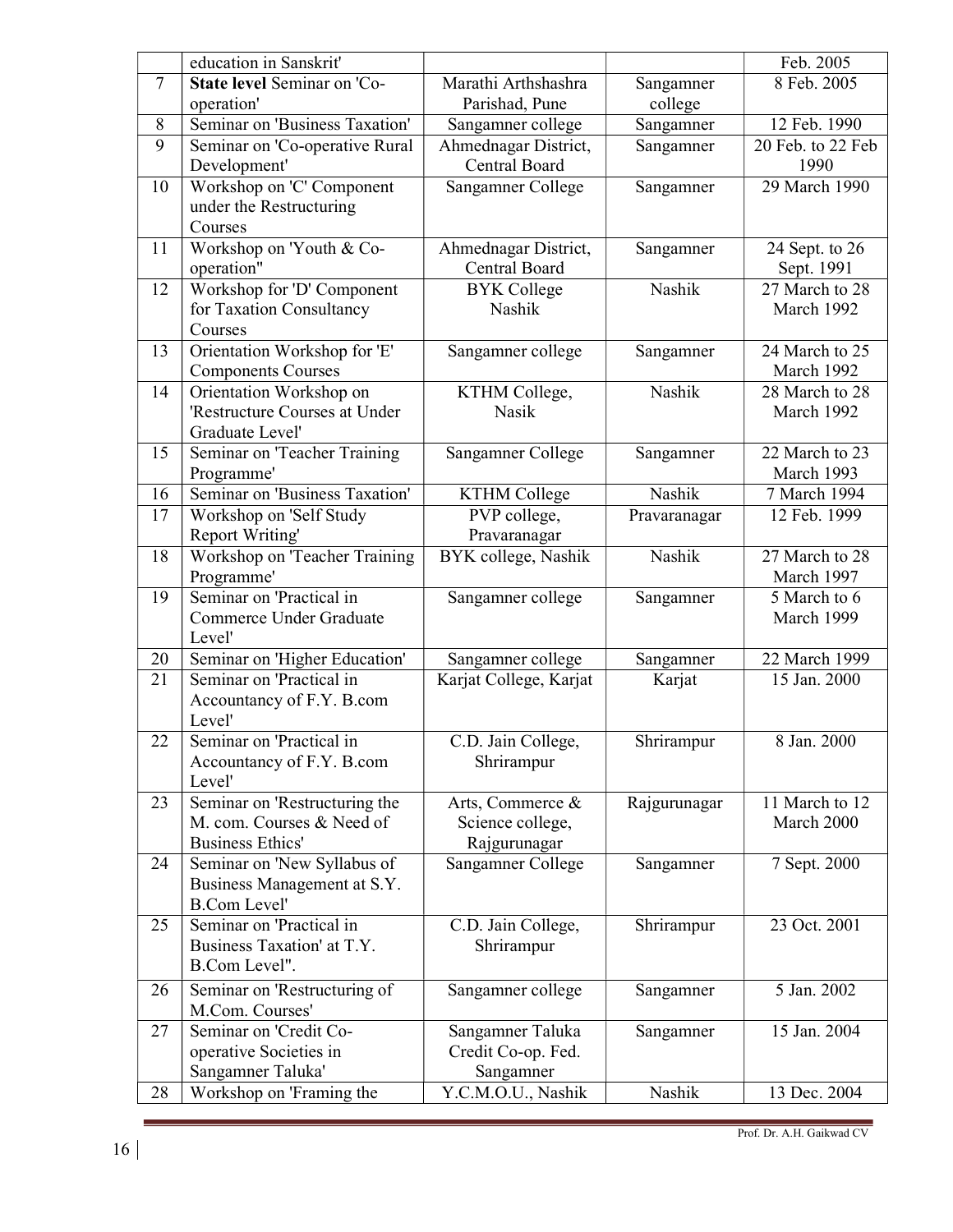|    | Syllabus for DCM'                                                              |                                                               |                                        |                                                  |
|----|--------------------------------------------------------------------------------|---------------------------------------------------------------|----------------------------------------|--------------------------------------------------|
| 29 | 3 days seminar on Introduction<br>to Entrepreneurship Programme                | Maharashtra<br>Entrepreneurship<br>Development,<br>Aurangabad | Aurangabad                             | $12th$ to $13th$ Feb,<br>2005                    |
| 30 | Workshop on 'Introductory<br>Programme for Entrepreneur'                       | Sangamner College                                             | Sangamner                              | $11$ Feb. to $13$<br>Feb. 2005                   |
| 31 | Workshop on Disaster<br>Management                                             | Sangamner College,<br>Sangamner                               | Sangamner                              | $1st$ , $2nd$ Oct. 2005                          |
| 32 | Seminar on 'Framing<br>Questionnaire for DCM of<br>YCMOU'                      | YCMOU, Nashik                                                 | Nashik                                 | 5 March to 7<br>March 2005                       |
| 33 | One day seminar on co-<br>operative development                                | Sangamner College,<br>Sangamner                               | Sangamner                              | 8 Feb. 2005                                      |
| 34 | Seminar on 'AIDS Awareness<br>Programme'                                       | UGC, New Delhi                                                | Sangamner                              | 5 Sept. to 6 Sept.<br>2005                       |
| 34 | Seminar on Taxation &<br>Research Methodology for<br>M.com'                    | C.D. Jain College,<br>Shrirampur                              | Shrirampur                             | 7 Oct. 2005                                      |
| 35 | One day seminar on National<br><b>Agricultural Policy</b>                      | B.S.T. College,<br>Sangamner                                  | Sangamner                              | $7th$ Sept. 2006                                 |
| 36 | <b>State Level Seminar On Role</b><br>of Colleges in Community<br>Development  | Sangamner College,<br>Sangamner                               | Sangamner                              | 29th, 30th Sept.<br>2006                         |
| 37 | Workshop on Revision of<br>S.Y.B.Com Syllabi of<br><b>Corporate Accounting</b> | Ness Wadia College of<br>Commerce, Pune                       | Pune                                   | $11th$ Sept. 2006                                |
| 38 | <b>All India Commerce</b><br>Conference                                        | All India Commerce<br>Association, New<br>Delhi               | Andhra<br>University,<br>Vishkapatanam | $28th$ to $30th$ Dec.<br>2006                    |
| 39 | One Day seminar on New<br><b>Emerging Trends</b>                               | Arts & Commerce<br>College, Kalam<br>(Walchandnagar)          | Kalam                                  | 27 <sup>th</sup> Jan. 2007                       |
| 40 | National Level Seminar on<br>"Emerging Trends in Tax<br>Management"            | Shri Shahu Mandir<br>College, Pune                            | Pune                                   | 29 <sup>th</sup> , 30 <sup>th</sup> Jan.<br>2007 |
| 41 | <b>State Level Seminar on Recent</b><br>Trends in Entrepreneurship             | S.M. Joshi College,<br>Hadapsar, Pune                         | Pune                                   | 13 <sup>th</sup> , 14 <sup>th</sup> Feb.<br>2007 |
| 42 | <b>State Level Seminar on</b><br>Disaster Management                           | S.S.G.M. College,<br>Kopargaon                                | Kopargaon                              | $16th$ Feb. 2007                                 |
| 43 | <b>National Conference on</b><br>Women Empowerment                             | Sangamner College,<br>Sangamner                               | Sangamner                              | $2nd$ to $4th$ Jan.<br>2007                      |
| 44 | Seminar on Consumer<br>Protection & Information Act                            | S.C.S. College,<br>Shrigonda                                  | Shrigonda                              | $\overline{17^{th}}$ Jan. 2008                   |
| 45 | State Level Seminar on<br>Challenges of Urban Co-op.<br>Bank                   | S.C.A.C. College,<br>Vidyanagar, Pune                         | Pune                                   | 17th, 18th Feb.<br>2008                          |
| 46 | Workshop on Auditing &<br>Taxation                                             | L.V. Hire College,<br>Panchavati, Nashik                      | Nashik                                 | $11th$ Jan. 2008                                 |
| 47 | One day seminar on Quality<br>improvement in commerce<br>education             | T.C. College and P.G.<br>Department, Baramati                 | Baramati                               | 16 <sup>th</sup> Jan. 2008                       |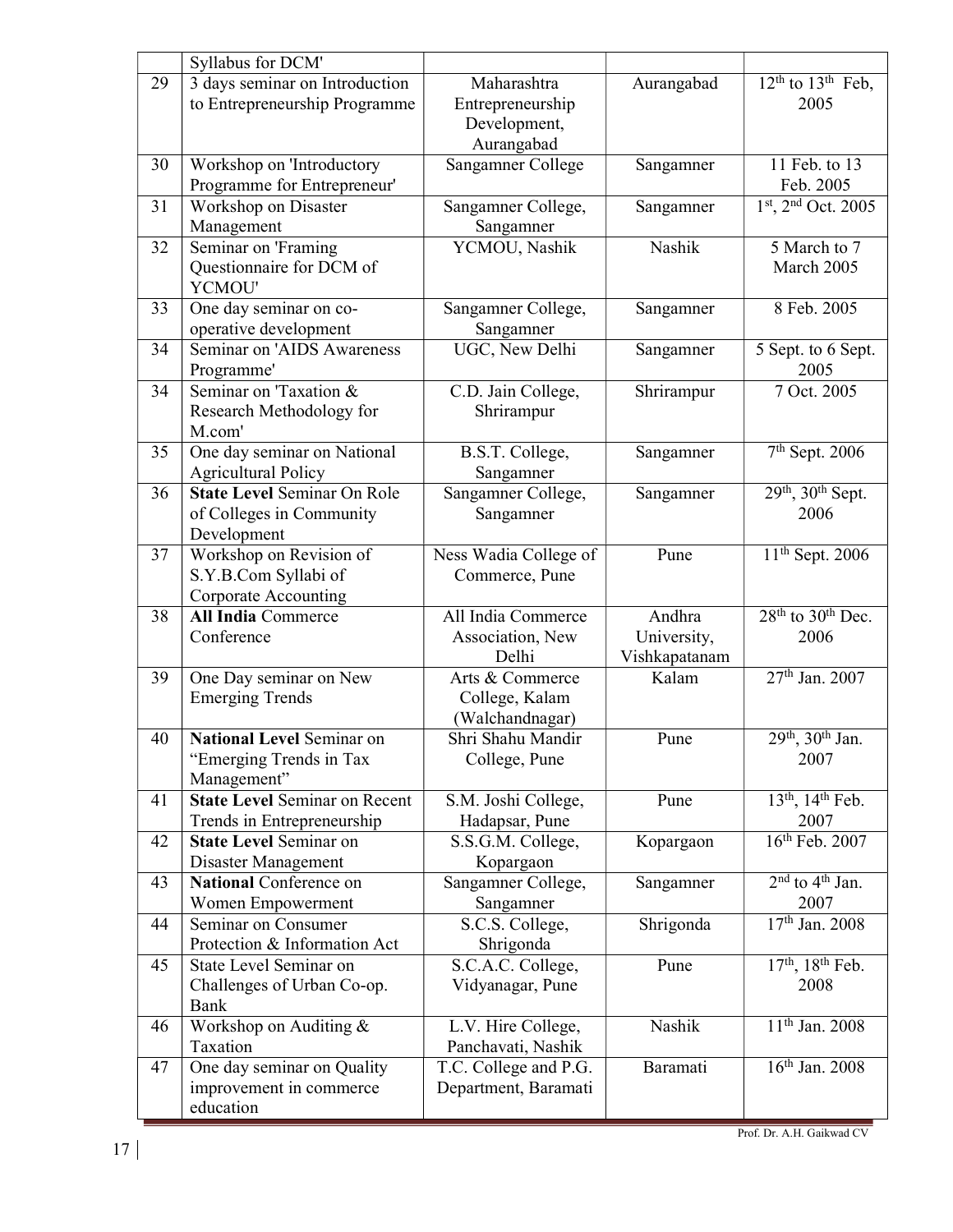| 48 | Two Days workshop on Vision<br><b>Building</b>                                                                       | Sangamner College,<br>Sangamner                      | Sangamner              | 9 <sup>th</sup> , 10 <sup>th</sup> July 2008      |
|----|----------------------------------------------------------------------------------------------------------------------|------------------------------------------------------|------------------------|---------------------------------------------------|
| 49 | Two Days workshop on Income<br>Tax                                                                                   | S.M. Joshi College,<br>Hadapsar                      | Pune                   | $20th$ & $21st$ Jan,<br>2009                      |
| 50 | Two Days workshop on<br>Banking                                                                                      | Dept. of Commerce,<br>University of Pune,<br>Pune    | Pune                   | $17th$ & $18th$ , Feb,<br>2009                    |
| 51 | <b>International Seminar On</b><br>"Economic World Prices"                                                           | Shiv Chatrapati<br>College, Vadgaon<br>$(BK)$ , Pune | Pune                   | 22nd, 23rd & 24th<br>January, 2009                |
| 52 | Two Days State Level Seminar<br>on "Challenges before Urban<br>Co-op. Bank                                           | Arts ,commerce &<br>Science college, Akole           | Akole                  | 1st &2nd March,<br>2009                           |
| 53 | Two Days State Level Seminar<br>on "Software Development"                                                            | B.S.T. College,<br>Sangamner                         | Sangamner              | 21st March, 2009                                  |
| 54 | One Day Workshop on IQAC                                                                                             | Sangamner College,<br>Sangamner                      | Sangamner              | $2nd$ Nov, 2009                                   |
| 55 | <b>State Level Seminar on Effect</b><br>of Cooperative Bank On Rural<br>Development                                  | V.N. Naik, College,<br>Nashik Nashik                 | Nashik                 | 19th Jan, 2010                                    |
| 56 | <b>National Conference On</b><br>Globalization: Present Scenario<br>with special reference to Indian<br>Agricultural | V.N. Naik College,<br>Nashik, Nashik                 | Nashik                 | $20th$ and $21st$<br>January, 2010                |
| 57 | One Day Seminar on Proposed<br><b>Tax Reforms</b>                                                                    | Niphad College,<br>Niphad                            | Niphad                 | 23rd January,<br>2010                             |
| 58 | <b>National Seminar on Resent</b><br>trends in Marketing                                                             | <b>SSGM College</b><br>Kopargaon                     | Kopargaon              | 1st and 2 <sup>nd</sup> Feb,<br>2010              |
| 59 | <b>International Seminar on</b><br>Renewable Energy for rural<br>Development (ISORE-2010)                            | Sangamner College<br>Sangamner                       | Sangamner              | $25th$ to $27th$ Feb,<br>2010                     |
| 60 | On Day Seminar On Change in<br>S.Y.B. Com, Syllabus                                                                  | Shiv Chatrapati<br>College, Vadgaon<br>(BK), Pune    | Pune                   | $4^{th}$ Feb, 2010                                |
| 61 | <b>State Level Seminar on</b><br>"Reorientation of commerce<br>Curricula"                                            | Arts, commerce &<br>Science college, Otur            | Otur                   | 2 <sup>nd</sup> & 3 <sup>rd</sup> March,<br>2010  |
| 62 | <b>Seminars on "Educational</b><br>Initiative for Inclusive Growth"                                                  | University of Pune<br>Dept. Of Commerce              | Pune                   | $21st$ and $22nd$<br>Aug. 2010                    |
| 63 | <b>All India Commerce</b><br>Conference                                                                              | All India Commerce<br>Association,<br>New Delhi      | Goa University,<br>Goa | $1st$ to $3rd$ Oct,<br>2010.                      |
| 64 | <b>State Level Seminar on"</b><br>Research Methodology"                                                              | Sangamner College,<br>Sangamner                      | Sangamner              | 8 <sup>th</sup> and 9 <sup>th</sup> Oct.,<br>2010 |
| 65 | International Seminar on<br>Cooperatives                                                                             | Ministry of Iran                                     | Mysore                 | $11th$ Dec., 2011                                 |
| 66 | One day seminar on<br>"New Challenges before<br><b>Banking Sector"</b>                                               | Babuji Avhad<br>Mahavidyalaya,<br>Pathardi           | Pathardi               | $\overline{15^{th}}$ January,<br>2011             |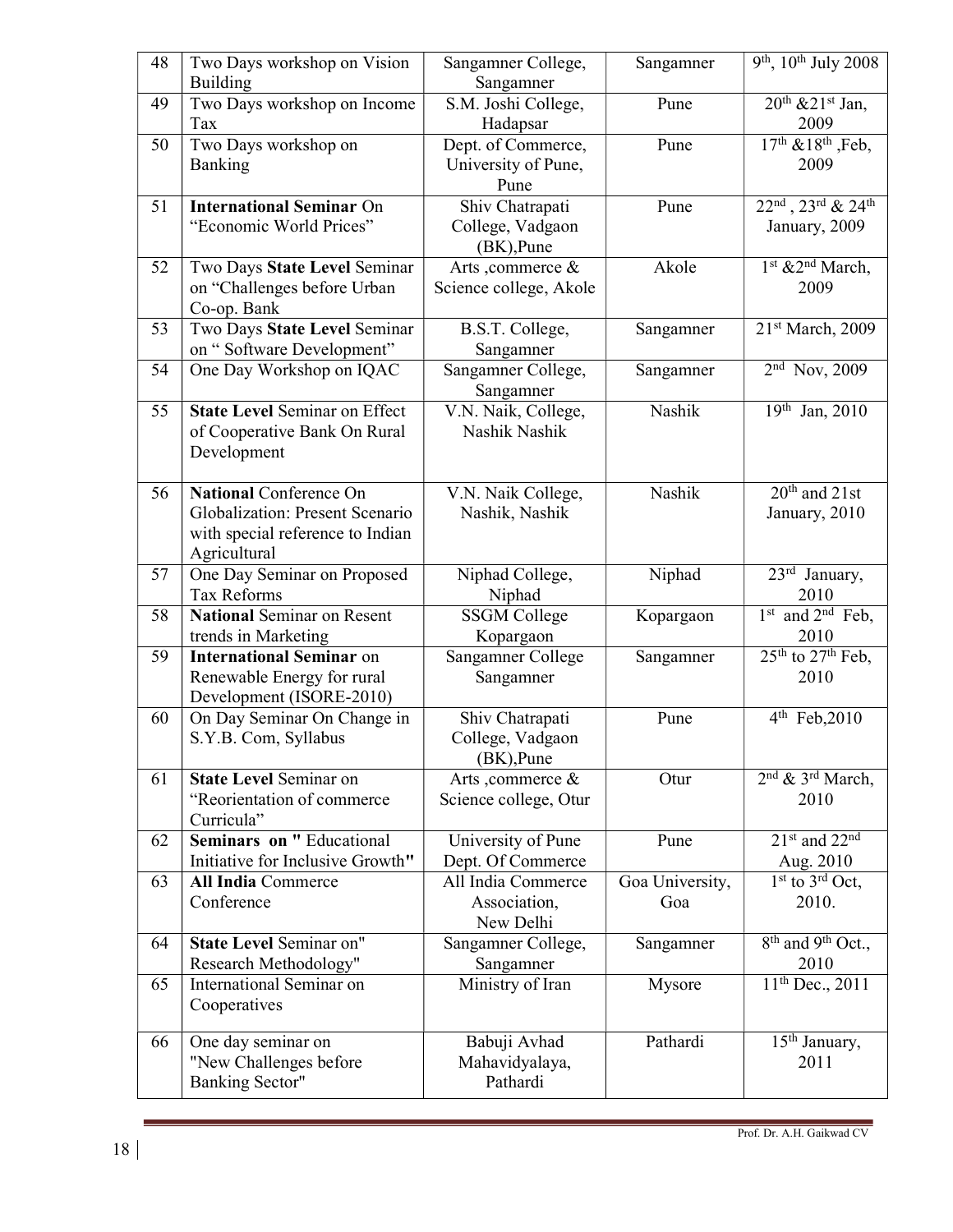| 67 | State Level seminar on "                 | Mr. Kesherbai                           | Beed            | 27 <sup>th</sup> January,           |
|----|------------------------------------------|-----------------------------------------|-----------------|-------------------------------------|
|    | Globalization and Its Effects on         | Kshirsagar College,                     |                 | 2011                                |
|    | Agriculture"                             | Beed                                    |                 |                                     |
| 68 | State level seminar on "Recent           | Bhartiya Jain                           | Wagholi, Pune   | 28 <sup>th</sup> & 29 <sup>th</sup> |
|    | trends in Business                       | Sanghatana College,                     |                 | January, 2011                       |
|    | Management:                              | Wagholi, Pune                           |                 |                                     |
| 69 | State Level Seminar on                   | Allana Institute                        | Azam Campus,    | $11th$ & $12th$ Feb,                |
|    | <b>Entrepreneurship Development</b>      | Management, Pune                        | Pune            | 2011                                |
| 70 | National Seminar on "                    | Shiv Chhatrapati Arts                   | Wadgaoan, Pune  | 15& 16 Feb.,                        |
|    | Industrial Requirement &                 | and Commerce                            |                 | 2011                                |
|    | Commerce Education"                      | College, Wadgaon,                       |                 |                                     |
|    |                                          | Pune                                    |                 |                                     |
| 71 | District level seminar on E-             | Arts & Commerce                         | Belapur         | 17th Feb, 2011                      |
|    | Banking                                  | College, Belapur                        |                 |                                     |
| 72 | Commsearch- A national                   | Department of                           | University of   | $18th$ and $19th$                   |
|    | Convention of research                   | Commerce & Research                     | Pune            | March, 2011                         |
|    | scholars & Teachers                      | centre, University of                   |                 |                                     |
|    |                                          | Pune, Pune                              |                 |                                     |
| 73 | 'Finance Bill 2005' in the               | Post Graduate students                  | C.D. Jain       | 2005                                |
|    | Seminar on Taxation                      |                                         | College of      |                                     |
|    |                                          |                                         | Commerce,       |                                     |
|    |                                          |                                         | Shrirampur.     |                                     |
| 74 | "Financial Derivates and Stock           | "59 <sup>th</sup> Indian National       | Vishakapattanam |                                     |
|    | Decision In India                        | <b>Commerce Conference</b>              | (A.P.).         |                                     |
|    |                                          |                                         |                 |                                     |
| 75 | "Amendments In Income Tax                | "Emerging Trends In                     | Pune            |                                     |
|    | act (With special reference to           | Tax Management"                         |                 |                                     |
|    | tax rate)                                |                                         |                 |                                     |
|    |                                          |                                         |                 |                                     |
| 76 | "Overview of Technique of                | International                           | <b>ISORE</b>    | 2010                                |
|    | Energy Audit'                            | Symposium on                            |                 |                                     |
|    |                                          | 'Renewable Energy for                   |                 |                                     |
|    |                                          | Rural Development                       |                 |                                     |
|    |                                          | $(ISORE-2010)$                          |                 |                                     |
| 77 | "Reorientation of Commerce<br>Curricula" | 'Commerce Education                     | Otur            | 2010                                |
|    |                                          | in Changing Scenario:<br>Challenges and |                 |                                     |
|    |                                          | opportunities'                          |                 |                                     |
| 78 | "Role of Cooperative Credit              | 'Effect of Cooperative                  | Arts, Commerce  | 2010                                |
|    | Structure for Development of             | Banking on Rural                        | & Science       |                                     |
|    | Cooperative Management"                  | Development'                            | College, Nashik |                                     |
|    |                                          |                                         |                 |                                     |
| 79 | 'Recent Trends in Marketing'             | Recent Trends in                        | S.S.G.M.        | 2010                                |
|    |                                          | Global Marketing'                       | College,        |                                     |
|    |                                          |                                         | Kopargaon,      |                                     |
|    |                                          |                                         |                 |                                     |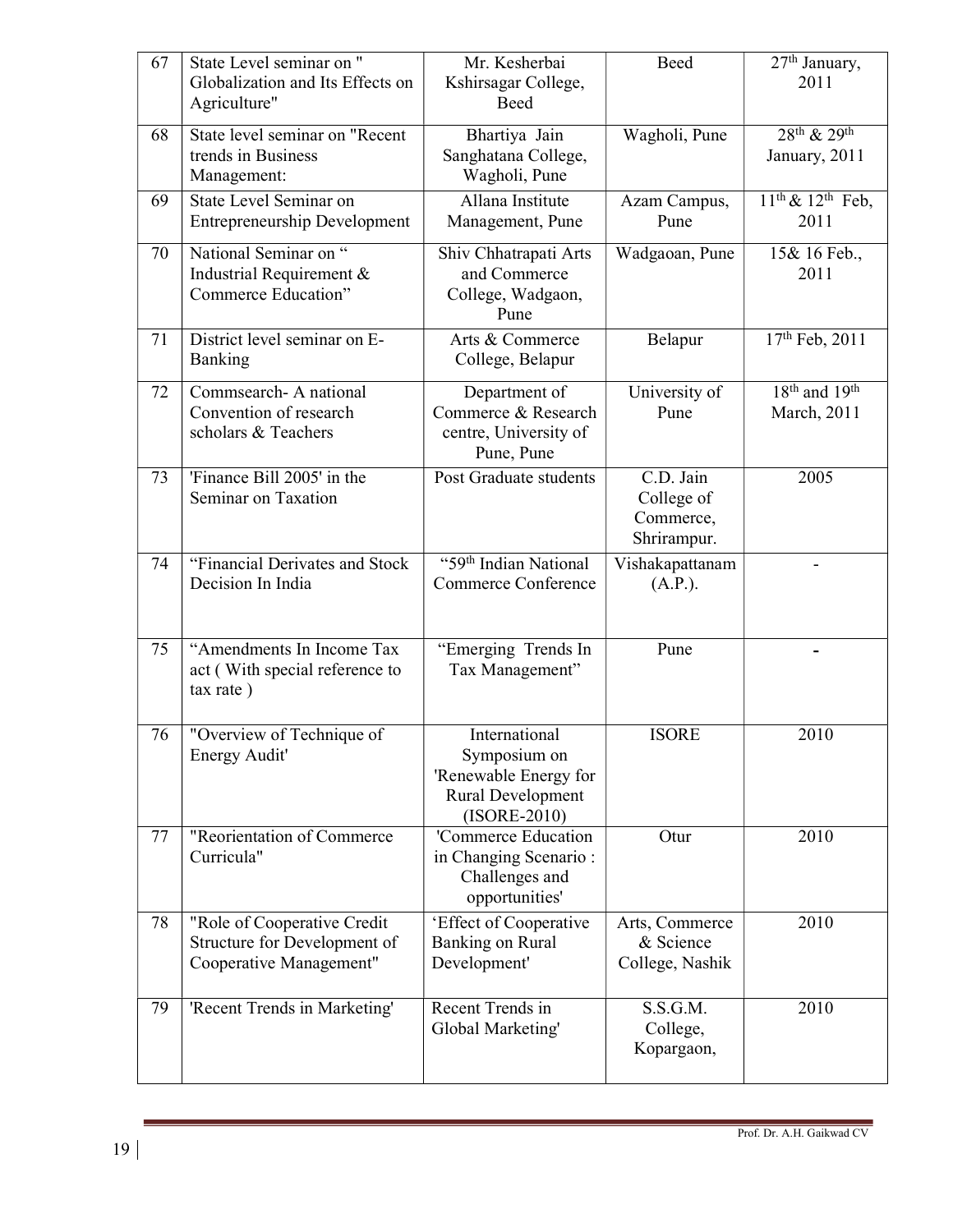| 80 | 'Direct Tax Code and Tax<br>Liability'                                                   | 'Proposed Tax<br>Reforms'                                         | Arts, Commerce<br>& Sci. college,<br>Niphad                                                                         | 2010 |
|----|------------------------------------------------------------------------------------------|-------------------------------------------------------------------|---------------------------------------------------------------------------------------------------------------------|------|
| 81 | Regional Imbalance of<br><b>Employees Credit Cooperative</b><br>Societies in Maharashtra | "Journal for commerce<br>and Management<br>Thought (JCMT),        | Pune                                                                                                                | 2010 |
| 82 | "SOWT Analysis of Direct Tax<br>Code                                                     | Journal of All Indian<br><b>National Commerce</b><br>Association, | New Delhi.                                                                                                          |      |
| 83 | "Green Marketing: A New<br>Approach to Cultivate<br><b>Environmental Practices</b>       | Journal of All Indian<br><b>National Commerce</b><br>Association  | New Delhi.                                                                                                          |      |
| 84 | Disaster Management                                                                      |                                                                   | S.S.G.M.<br>College,<br>Kopargaon                                                                                   |      |
| 85 | "Karmachari Prashikshan<br>Kalachi Garaj"                                                | 'Disha Patshanstha<br>Samrudhichya'                               | Govt. of<br>Maharashtra Co-<br>operative<br>Department &<br>Maharashtra<br>Patsanstha<br>Federation Ltd.,<br>Mumbai | 2002 |
| 86 | "Karmachari Prashikshanavar<br>Patsanstheche Lekhaparikhan<br>Varg Avalambun"            | Journal of Maharashtra<br>Patsanstha Federation,                  | Kolhapur                                                                                                            | 2003 |
| 87 | "Karmachari Prashikshanavar<br>Patshanshtecha Lekhaparikhan<br>Varg Avalambun"           | Sinnar Credit Co-<br>operative Society,                           | Sinner, Dist-<br>Nashik,                                                                                            | 2004 |
| 88 | "Sarvoday Patsanstha Ek<br>Samajik Bandhilki"                                            | 'Sahakar Arthvishva'                                              | United<br>Information<br>Technology<br>(Multipurpose)<br>Co-operative<br>Society Ltd.,<br>Sangamner                 |      |
| 89 | "Vanijjya Utsav ek Abhinav<br>Upkram"                                                    | 'Dainik Gavkari'                                                  | Nashik                                                                                                              | 2003 |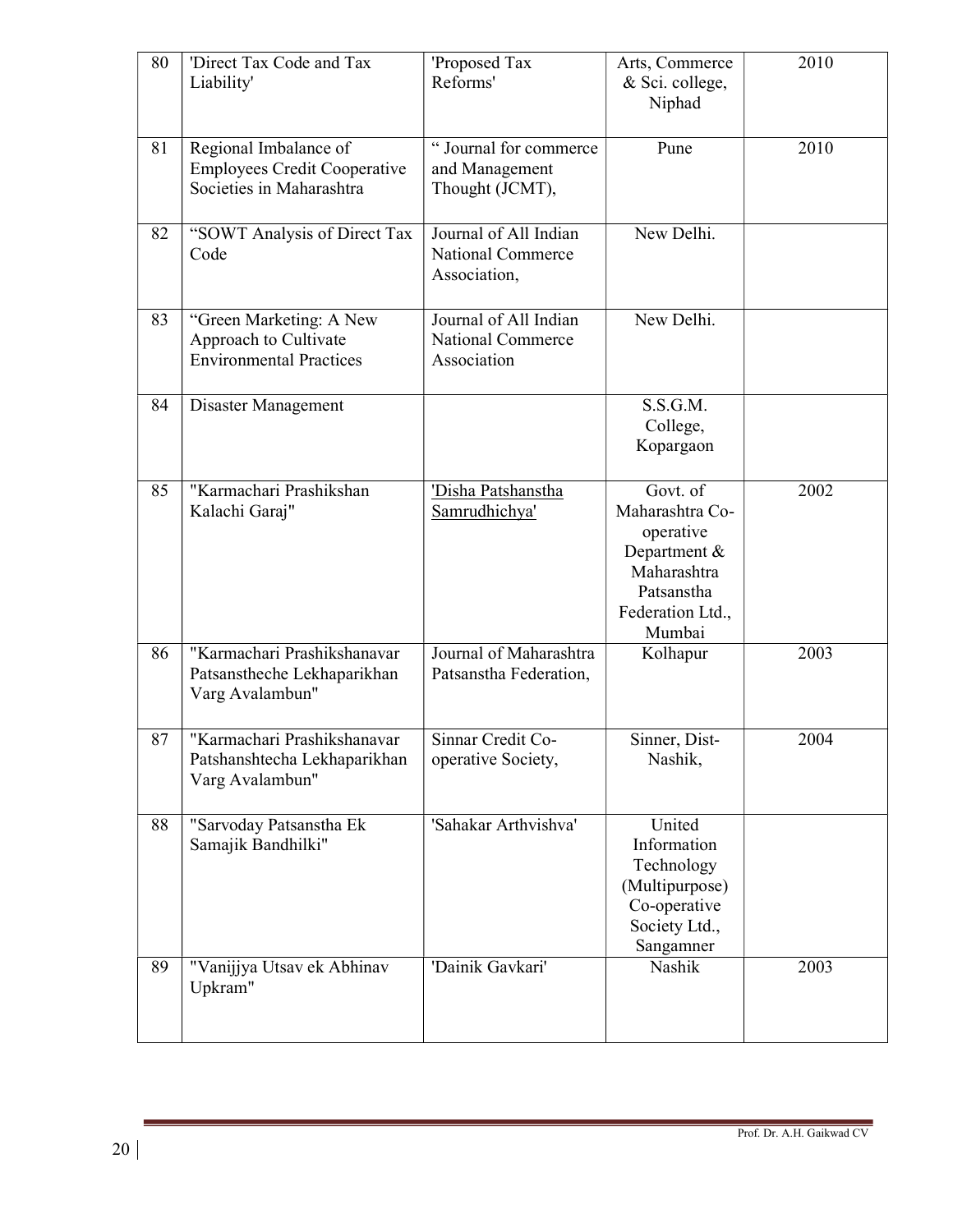| 90  | "Value of Co-operative<br>Principle in Cooperative<br>Movement"                                              | Saurashtra University,                                                                         | Rajkot (Gujrath)                               | 1997                                     |
|-----|--------------------------------------------------------------------------------------------------------------|------------------------------------------------------------------------------------------------|------------------------------------------------|------------------------------------------|
| 91  | "Cooperative Societies<br>Accounts"                                                                          | Bank Manager &<br>Secretary of Co-<br>operative Societies,                                     | Sangamner                                      | 2005                                     |
| 92  | "MIS System, Credit Deposits<br>Ratio & 200 Point for Audit<br><b>Classification of Societies"</b>           | Manager of Credit<br>Cooperative Society,                                                      | Akole                                          | 2004                                     |
| 93  | Recent trends in Global<br>Marketing                                                                         | National Level<br>Conference On Recent<br>trends in Marketing at                               | SSGM College,<br>Kopargaon                     | 1 & 2 <sup>nd</sup> Feb, 2010            |
| 94  | Role of cooperative<br>Credit structure for<br>Development of Cooperative<br>Movement                        | State Level Seminar on<br><b>Effects of Cooperative</b><br>Banking on rural<br>development at  | Arts, Com &<br>Sci. College,<br>Nashik         | $19 & 20$ <sup>th</sup><br>January, 2010 |
| 95  | Reorientation of commerce<br>Curricula                                                                       | State Level Seminar on<br><b>Commerce Education</b><br>in Changing Scenario                    | Arts &<br>Commerce<br>college, Otur            | 2 & 3 March,<br>2010                     |
| 96  | Direct tax Code and Tax<br>Liability                                                                         | One Day Workshop on<br>proposed Tax Reforms<br>at                                              | ASC, College,<br>Niphad,                       | 23rd January, 2010                       |
| 97  | Change in S.Y. B. Com.<br>Syllabus                                                                           | University Level<br>Seminar at                                                                 | CS College,<br>Wadgaon                         | 4 <sup>th</sup> Feb., 2010               |
| 98  | New Challenges before<br><b>Banking Sector</b>                                                               | State level Seminar on"<br><b>Effects of Cooperative</b><br>Banking on Rural<br>Development at | Arts, Commerce<br>& Science<br>College, Nashik | $19 & 20$ <sup>th</sup><br>January, 2010 |
| 99  | Globalization : present<br>Scenario with special reference<br>to Indian Agriculture                          | National Level<br>Seminar<br>On Globalization                                                  | Arts, Com &<br>Sci. College,<br>Nashik         | 20 & 21st<br>January, 2010               |
| 100 | Restructuring syllabus of<br>Auditing & Taxation *                                                           | One day Workshop on<br>Syllabus Framing at                                                     | <b>AS College,</b><br>Otur                     | 22 <sup>nd</sup> Feb., 2010              |
| 101 | SOWT Analysis of Direct Tax<br>Code                                                                          | International<br>conference of All India<br>Commerce conference,<br>Delhi                      | University of<br>Goa                           | $1-3^{rd}$ October,<br>2010              |
| 102 | <b>GREEN MARKETING: A</b><br>NEW APPROACH TO<br><b>CULTIVATE</b><br><b>ENVIRONMENTAL</b><br><b>PRACTICES</b> | All India Commerce<br>conference Delhi                                                         | University of<br>Goa                           | $1-3^{rd}$ October,<br>2010              |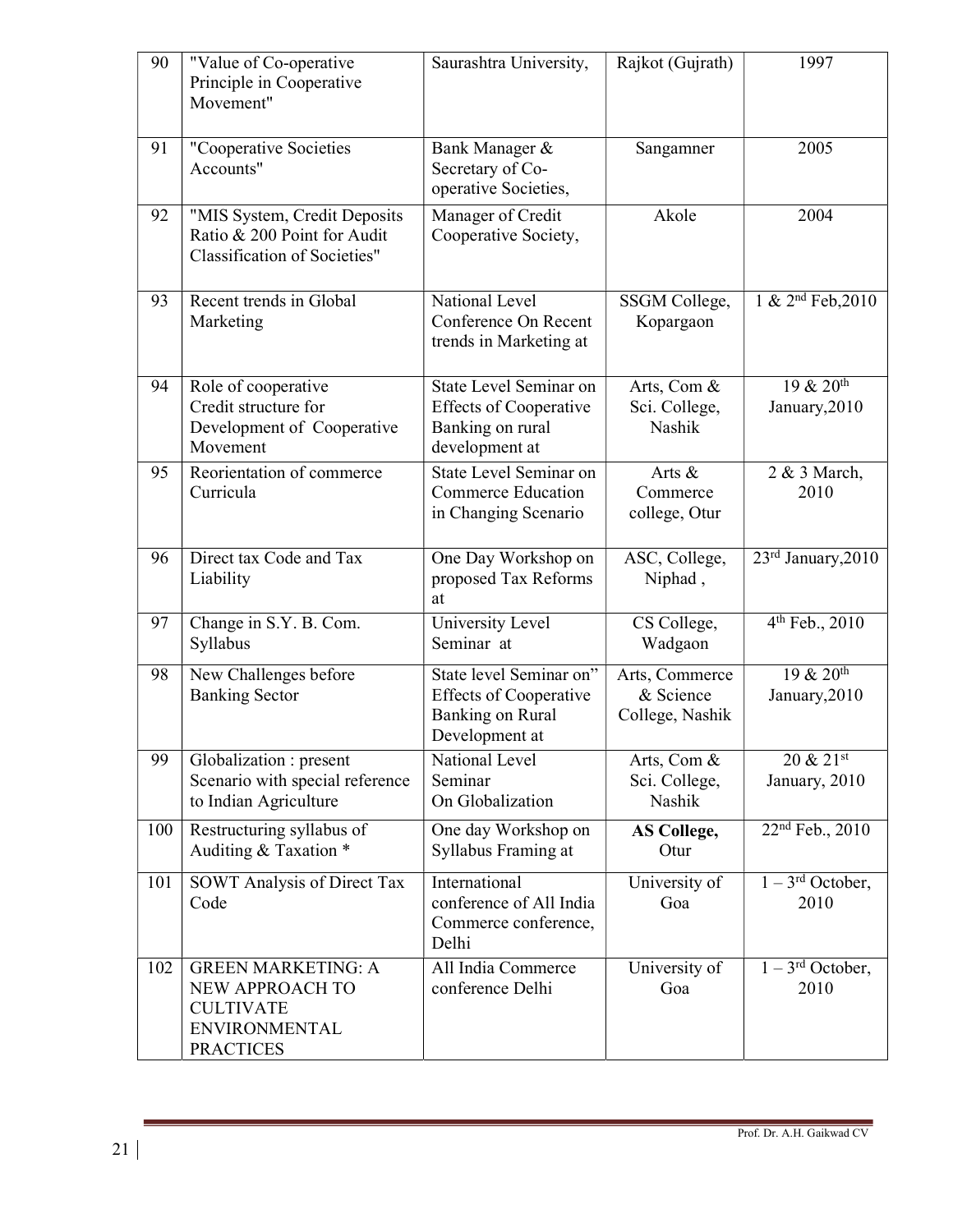| Employees credit cooperative<br>DCRC, University of<br>University of<br>March, 2011<br>Pune on 18 - 19<br>societies in Ahmednagar<br>Pune<br>March, 2011<br>District<br>Role of colleges and Institution<br>National Conference at<br>DCRC,<br>$21 - 22nd$ August,<br>104<br>of Higher learning to promote<br>DCRC, University of<br>University of<br>2010<br>Pune on 21 -22 <sup>nd</sup><br>economic literacy<br>Pune<br>August, 2010<br>New Challenges before<br>University level<br>Babuji Avhad<br>15 <sup>th</sup> January, 2011<br>105<br>Mahavidyalaya,<br><b>Banking Sector</b><br>workshop on New<br>Challenges before<br>Pathardi<br><b>Banking Sector</b><br>"E-Banking *<br>17th Feb., 2011<br>University level<br>106<br>Arts &<br>workshop on E-<br>Commerce<br>Banking at<br>College, Belapur<br><b>International Research</b><br>107<br>"Financial Analysis of ECCS in<br><b>Edith Cowan</b><br>15-19 Aug., 2011<br>Conference at Edith<br>Ahmednagar District"<br>University,<br>Perth (Australia)<br>Cowan University,<br>Perth (Australia)<br>Delhi<br>$13 - 15$<br>All India Commerce<br>108<br>"Regulatory Framework to<br>ECCS in Maharashtra"<br>December, 2011<br>conference Delhi<br>Financial Inclusion and Global<br>109<br>International<br>15-17 March,<br>CD Jain College<br>Conference on<br>of Commerce,<br>2012<br>Experiences<br><b>Financial Inclusion</b><br>Shrirampur<br>National Level seminar<br>"Chinese Market policies in<br>CSC, Wadgaon,<br>110<br>27-29 February,<br>Indian Contest"<br>Pune<br>2012<br>National Seminar on<br>13 to $14th$ Feb.,<br>111<br>Challenges before commerce<br>K.J.S. College,<br>Education and its reorientation<br>Role of Commerce<br>Kopargaon<br>2012<br><b>Education</b> in Vision<br>2020<br>Higher Education in commerce<br>Seminar on" Higher<br>DCRC,<br>28 feb, 2012<br>112<br><b>Education</b> "<br>- New Vistas<br>University of<br>Pune<br>29th Feb., 2012<br>National Level<br>113<br>Research Methodology&<br>Arts, Commerce<br>Project Work in Accounting<br>Seminar on Research<br>& Science<br>college,<br>Methodology at<br>Narayangaon<br>3rd Feb., 2012<br>New Challenges before<br>Seminar on" New<br>Babuji Avhad<br>114<br><b>Banking Sector</b><br>Challenges before<br>Mahavidyalaya,<br>Pathardi<br><b>Banking Sector</b><br>"Share Market<br>Seminar on<br>"Share<br>28 <sup>th</sup> Feb., 2012<br>115<br>Arts & | 103 | Financial Analysis of | National conference at | DCRC,    | $\frac{18-19}{2}$ |
|--------------------------------------------------------------------------------------------------------------------------------------------------------------------------------------------------------------------------------------------------------------------------------------------------------------------------------------------------------------------------------------------------------------------------------------------------------------------------------------------------------------------------------------------------------------------------------------------------------------------------------------------------------------------------------------------------------------------------------------------------------------------------------------------------------------------------------------------------------------------------------------------------------------------------------------------------------------------------------------------------------------------------------------------------------------------------------------------------------------------------------------------------------------------------------------------------------------------------------------------------------------------------------------------------------------------------------------------------------------------------------------------------------------------------------------------------------------------------------------------------------------------------------------------------------------------------------------------------------------------------------------------------------------------------------------------------------------------------------------------------------------------------------------------------------------------------------------------------------------------------------------------------------------------------------------------------------------------------------------------------------------------------------------------------------------------------------------------------------------------------------------------------------------------------------------------------------------------------------------------------------------------------------------------------------------------------------------------------------------------------------------------------------------------------|-----|-----------------------|------------------------|----------|-------------------|
|                                                                                                                                                                                                                                                                                                                                                                                                                                                                                                                                                                                                                                                                                                                                                                                                                                                                                                                                                                                                                                                                                                                                                                                                                                                                                                                                                                                                                                                                                                                                                                                                                                                                                                                                                                                                                                                                                                                                                                                                                                                                                                                                                                                                                                                                                                                                                                                                                          |     |                       |                        |          |                   |
|                                                                                                                                                                                                                                                                                                                                                                                                                                                                                                                                                                                                                                                                                                                                                                                                                                                                                                                                                                                                                                                                                                                                                                                                                                                                                                                                                                                                                                                                                                                                                                                                                                                                                                                                                                                                                                                                                                                                                                                                                                                                                                                                                                                                                                                                                                                                                                                                                          |     |                       |                        |          |                   |
|                                                                                                                                                                                                                                                                                                                                                                                                                                                                                                                                                                                                                                                                                                                                                                                                                                                                                                                                                                                                                                                                                                                                                                                                                                                                                                                                                                                                                                                                                                                                                                                                                                                                                                                                                                                                                                                                                                                                                                                                                                                                                                                                                                                                                                                                                                                                                                                                                          |     |                       |                        |          |                   |
|                                                                                                                                                                                                                                                                                                                                                                                                                                                                                                                                                                                                                                                                                                                                                                                                                                                                                                                                                                                                                                                                                                                                                                                                                                                                                                                                                                                                                                                                                                                                                                                                                                                                                                                                                                                                                                                                                                                                                                                                                                                                                                                                                                                                                                                                                                                                                                                                                          |     |                       |                        |          |                   |
|                                                                                                                                                                                                                                                                                                                                                                                                                                                                                                                                                                                                                                                                                                                                                                                                                                                                                                                                                                                                                                                                                                                                                                                                                                                                                                                                                                                                                                                                                                                                                                                                                                                                                                                                                                                                                                                                                                                                                                                                                                                                                                                                                                                                                                                                                                                                                                                                                          |     |                       |                        |          |                   |
|                                                                                                                                                                                                                                                                                                                                                                                                                                                                                                                                                                                                                                                                                                                                                                                                                                                                                                                                                                                                                                                                                                                                                                                                                                                                                                                                                                                                                                                                                                                                                                                                                                                                                                                                                                                                                                                                                                                                                                                                                                                                                                                                                                                                                                                                                                                                                                                                                          |     |                       |                        |          |                   |
|                                                                                                                                                                                                                                                                                                                                                                                                                                                                                                                                                                                                                                                                                                                                                                                                                                                                                                                                                                                                                                                                                                                                                                                                                                                                                                                                                                                                                                                                                                                                                                                                                                                                                                                                                                                                                                                                                                                                                                                                                                                                                                                                                                                                                                                                                                                                                                                                                          |     |                       |                        |          |                   |
|                                                                                                                                                                                                                                                                                                                                                                                                                                                                                                                                                                                                                                                                                                                                                                                                                                                                                                                                                                                                                                                                                                                                                                                                                                                                                                                                                                                                                                                                                                                                                                                                                                                                                                                                                                                                                                                                                                                                                                                                                                                                                                                                                                                                                                                                                                                                                                                                                          |     |                       |                        |          |                   |
|                                                                                                                                                                                                                                                                                                                                                                                                                                                                                                                                                                                                                                                                                                                                                                                                                                                                                                                                                                                                                                                                                                                                                                                                                                                                                                                                                                                                                                                                                                                                                                                                                                                                                                                                                                                                                                                                                                                                                                                                                                                                                                                                                                                                                                                                                                                                                                                                                          |     |                       |                        |          |                   |
|                                                                                                                                                                                                                                                                                                                                                                                                                                                                                                                                                                                                                                                                                                                                                                                                                                                                                                                                                                                                                                                                                                                                                                                                                                                                                                                                                                                                                                                                                                                                                                                                                                                                                                                                                                                                                                                                                                                                                                                                                                                                                                                                                                                                                                                                                                                                                                                                                          |     |                       |                        |          |                   |
|                                                                                                                                                                                                                                                                                                                                                                                                                                                                                                                                                                                                                                                                                                                                                                                                                                                                                                                                                                                                                                                                                                                                                                                                                                                                                                                                                                                                                                                                                                                                                                                                                                                                                                                                                                                                                                                                                                                                                                                                                                                                                                                                                                                                                                                                                                                                                                                                                          |     |                       |                        |          |                   |
|                                                                                                                                                                                                                                                                                                                                                                                                                                                                                                                                                                                                                                                                                                                                                                                                                                                                                                                                                                                                                                                                                                                                                                                                                                                                                                                                                                                                                                                                                                                                                                                                                                                                                                                                                                                                                                                                                                                                                                                                                                                                                                                                                                                                                                                                                                                                                                                                                          |     |                       |                        |          |                   |
|                                                                                                                                                                                                                                                                                                                                                                                                                                                                                                                                                                                                                                                                                                                                                                                                                                                                                                                                                                                                                                                                                                                                                                                                                                                                                                                                                                                                                                                                                                                                                                                                                                                                                                                                                                                                                                                                                                                                                                                                                                                                                                                                                                                                                                                                                                                                                                                                                          |     |                       |                        |          |                   |
|                                                                                                                                                                                                                                                                                                                                                                                                                                                                                                                                                                                                                                                                                                                                                                                                                                                                                                                                                                                                                                                                                                                                                                                                                                                                                                                                                                                                                                                                                                                                                                                                                                                                                                                                                                                                                                                                                                                                                                                                                                                                                                                                                                                                                                                                                                                                                                                                                          |     |                       |                        |          |                   |
|                                                                                                                                                                                                                                                                                                                                                                                                                                                                                                                                                                                                                                                                                                                                                                                                                                                                                                                                                                                                                                                                                                                                                                                                                                                                                                                                                                                                                                                                                                                                                                                                                                                                                                                                                                                                                                                                                                                                                                                                                                                                                                                                                                                                                                                                                                                                                                                                                          |     |                       |                        |          |                   |
|                                                                                                                                                                                                                                                                                                                                                                                                                                                                                                                                                                                                                                                                                                                                                                                                                                                                                                                                                                                                                                                                                                                                                                                                                                                                                                                                                                                                                                                                                                                                                                                                                                                                                                                                                                                                                                                                                                                                                                                                                                                                                                                                                                                                                                                                                                                                                                                                                          |     |                       |                        |          |                   |
|                                                                                                                                                                                                                                                                                                                                                                                                                                                                                                                                                                                                                                                                                                                                                                                                                                                                                                                                                                                                                                                                                                                                                                                                                                                                                                                                                                                                                                                                                                                                                                                                                                                                                                                                                                                                                                                                                                                                                                                                                                                                                                                                                                                                                                                                                                                                                                                                                          |     |                       |                        |          |                   |
|                                                                                                                                                                                                                                                                                                                                                                                                                                                                                                                                                                                                                                                                                                                                                                                                                                                                                                                                                                                                                                                                                                                                                                                                                                                                                                                                                                                                                                                                                                                                                                                                                                                                                                                                                                                                                                                                                                                                                                                                                                                                                                                                                                                                                                                                                                                                                                                                                          |     |                       |                        |          |                   |
|                                                                                                                                                                                                                                                                                                                                                                                                                                                                                                                                                                                                                                                                                                                                                                                                                                                                                                                                                                                                                                                                                                                                                                                                                                                                                                                                                                                                                                                                                                                                                                                                                                                                                                                                                                                                                                                                                                                                                                                                                                                                                                                                                                                                                                                                                                                                                                                                                          |     |                       |                        |          |                   |
|                                                                                                                                                                                                                                                                                                                                                                                                                                                                                                                                                                                                                                                                                                                                                                                                                                                                                                                                                                                                                                                                                                                                                                                                                                                                                                                                                                                                                                                                                                                                                                                                                                                                                                                                                                                                                                                                                                                                                                                                                                                                                                                                                                                                                                                                                                                                                                                                                          |     |                       |                        |          |                   |
|                                                                                                                                                                                                                                                                                                                                                                                                                                                                                                                                                                                                                                                                                                                                                                                                                                                                                                                                                                                                                                                                                                                                                                                                                                                                                                                                                                                                                                                                                                                                                                                                                                                                                                                                                                                                                                                                                                                                                                                                                                                                                                                                                                                                                                                                                                                                                                                                                          |     |                       |                        |          |                   |
|                                                                                                                                                                                                                                                                                                                                                                                                                                                                                                                                                                                                                                                                                                                                                                                                                                                                                                                                                                                                                                                                                                                                                                                                                                                                                                                                                                                                                                                                                                                                                                                                                                                                                                                                                                                                                                                                                                                                                                                                                                                                                                                                                                                                                                                                                                                                                                                                                          |     |                       |                        |          |                   |
|                                                                                                                                                                                                                                                                                                                                                                                                                                                                                                                                                                                                                                                                                                                                                                                                                                                                                                                                                                                                                                                                                                                                                                                                                                                                                                                                                                                                                                                                                                                                                                                                                                                                                                                                                                                                                                                                                                                                                                                                                                                                                                                                                                                                                                                                                                                                                                                                                          |     |                       |                        |          |                   |
|                                                                                                                                                                                                                                                                                                                                                                                                                                                                                                                                                                                                                                                                                                                                                                                                                                                                                                                                                                                                                                                                                                                                                                                                                                                                                                                                                                                                                                                                                                                                                                                                                                                                                                                                                                                                                                                                                                                                                                                                                                                                                                                                                                                                                                                                                                                                                                                                                          |     |                       |                        |          |                   |
|                                                                                                                                                                                                                                                                                                                                                                                                                                                                                                                                                                                                                                                                                                                                                                                                                                                                                                                                                                                                                                                                                                                                                                                                                                                                                                                                                                                                                                                                                                                                                                                                                                                                                                                                                                                                                                                                                                                                                                                                                                                                                                                                                                                                                                                                                                                                                                                                                          |     |                       |                        |          |                   |
|                                                                                                                                                                                                                                                                                                                                                                                                                                                                                                                                                                                                                                                                                                                                                                                                                                                                                                                                                                                                                                                                                                                                                                                                                                                                                                                                                                                                                                                                                                                                                                                                                                                                                                                                                                                                                                                                                                                                                                                                                                                                                                                                                                                                                                                                                                                                                                                                                          |     |                       |                        |          |                   |
|                                                                                                                                                                                                                                                                                                                                                                                                                                                                                                                                                                                                                                                                                                                                                                                                                                                                                                                                                                                                                                                                                                                                                                                                                                                                                                                                                                                                                                                                                                                                                                                                                                                                                                                                                                                                                                                                                                                                                                                                                                                                                                                                                                                                                                                                                                                                                                                                                          |     |                       |                        |          |                   |
|                                                                                                                                                                                                                                                                                                                                                                                                                                                                                                                                                                                                                                                                                                                                                                                                                                                                                                                                                                                                                                                                                                                                                                                                                                                                                                                                                                                                                                                                                                                                                                                                                                                                                                                                                                                                                                                                                                                                                                                                                                                                                                                                                                                                                                                                                                                                                                                                                          |     |                       |                        |          |                   |
|                                                                                                                                                                                                                                                                                                                                                                                                                                                                                                                                                                                                                                                                                                                                                                                                                                                                                                                                                                                                                                                                                                                                                                                                                                                                                                                                                                                                                                                                                                                                                                                                                                                                                                                                                                                                                                                                                                                                                                                                                                                                                                                                                                                                                                                                                                                                                                                                                          |     |                       |                        |          |                   |
|                                                                                                                                                                                                                                                                                                                                                                                                                                                                                                                                                                                                                                                                                                                                                                                                                                                                                                                                                                                                                                                                                                                                                                                                                                                                                                                                                                                                                                                                                                                                                                                                                                                                                                                                                                                                                                                                                                                                                                                                                                                                                                                                                                                                                                                                                                                                                                                                                          |     |                       |                        |          |                   |
|                                                                                                                                                                                                                                                                                                                                                                                                                                                                                                                                                                                                                                                                                                                                                                                                                                                                                                                                                                                                                                                                                                                                                                                                                                                                                                                                                                                                                                                                                                                                                                                                                                                                                                                                                                                                                                                                                                                                                                                                                                                                                                                                                                                                                                                                                                                                                                                                                          |     |                       |                        |          |                   |
|                                                                                                                                                                                                                                                                                                                                                                                                                                                                                                                                                                                                                                                                                                                                                                                                                                                                                                                                                                                                                                                                                                                                                                                                                                                                                                                                                                                                                                                                                                                                                                                                                                                                                                                                                                                                                                                                                                                                                                                                                                                                                                                                                                                                                                                                                                                                                                                                                          |     |                       |                        |          |                   |
|                                                                                                                                                                                                                                                                                                                                                                                                                                                                                                                                                                                                                                                                                                                                                                                                                                                                                                                                                                                                                                                                                                                                                                                                                                                                                                                                                                                                                                                                                                                                                                                                                                                                                                                                                                                                                                                                                                                                                                                                                                                                                                                                                                                                                                                                                                                                                                                                                          |     |                       |                        |          |                   |
|                                                                                                                                                                                                                                                                                                                                                                                                                                                                                                                                                                                                                                                                                                                                                                                                                                                                                                                                                                                                                                                                                                                                                                                                                                                                                                                                                                                                                                                                                                                                                                                                                                                                                                                                                                                                                                                                                                                                                                                                                                                                                                                                                                                                                                                                                                                                                                                                                          |     |                       |                        |          |                   |
|                                                                                                                                                                                                                                                                                                                                                                                                                                                                                                                                                                                                                                                                                                                                                                                                                                                                                                                                                                                                                                                                                                                                                                                                                                                                                                                                                                                                                                                                                                                                                                                                                                                                                                                                                                                                                                                                                                                                                                                                                                                                                                                                                                                                                                                                                                                                                                                                                          |     |                       |                        |          |                   |
|                                                                                                                                                                                                                                                                                                                                                                                                                                                                                                                                                                                                                                                                                                                                                                                                                                                                                                                                                                                                                                                                                                                                                                                                                                                                                                                                                                                                                                                                                                                                                                                                                                                                                                                                                                                                                                                                                                                                                                                                                                                                                                                                                                                                                                                                                                                                                                                                                          |     |                       |                        |          |                   |
|                                                                                                                                                                                                                                                                                                                                                                                                                                                                                                                                                                                                                                                                                                                                                                                                                                                                                                                                                                                                                                                                                                                                                                                                                                                                                                                                                                                                                                                                                                                                                                                                                                                                                                                                                                                                                                                                                                                                                                                                                                                                                                                                                                                                                                                                                                                                                                                                                          |     |                       |                        |          |                   |
|                                                                                                                                                                                                                                                                                                                                                                                                                                                                                                                                                                                                                                                                                                                                                                                                                                                                                                                                                                                                                                                                                                                                                                                                                                                                                                                                                                                                                                                                                                                                                                                                                                                                                                                                                                                                                                                                                                                                                                                                                                                                                                                                                                                                                                                                                                                                                                                                                          |     |                       |                        |          |                   |
|                                                                                                                                                                                                                                                                                                                                                                                                                                                                                                                                                                                                                                                                                                                                                                                                                                                                                                                                                                                                                                                                                                                                                                                                                                                                                                                                                                                                                                                                                                                                                                                                                                                                                                                                                                                                                                                                                                                                                                                                                                                                                                                                                                                                                                                                                                                                                                                                                          |     |                       |                        |          |                   |
|                                                                                                                                                                                                                                                                                                                                                                                                                                                                                                                                                                                                                                                                                                                                                                                                                                                                                                                                                                                                                                                                                                                                                                                                                                                                                                                                                                                                                                                                                                                                                                                                                                                                                                                                                                                                                                                                                                                                                                                                                                                                                                                                                                                                                                                                                                                                                                                                                          |     |                       |                        |          |                   |
|                                                                                                                                                                                                                                                                                                                                                                                                                                                                                                                                                                                                                                                                                                                                                                                                                                                                                                                                                                                                                                                                                                                                                                                                                                                                                                                                                                                                                                                                                                                                                                                                                                                                                                                                                                                                                                                                                                                                                                                                                                                                                                                                                                                                                                                                                                                                                                                                                          |     |                       |                        |          |                   |
|                                                                                                                                                                                                                                                                                                                                                                                                                                                                                                                                                                                                                                                                                                                                                                                                                                                                                                                                                                                                                                                                                                                                                                                                                                                                                                                                                                                                                                                                                                                                                                                                                                                                                                                                                                                                                                                                                                                                                                                                                                                                                                                                                                                                                                                                                                                                                                                                                          |     |                       |                        |          |                   |
|                                                                                                                                                                                                                                                                                                                                                                                                                                                                                                                                                                                                                                                                                                                                                                                                                                                                                                                                                                                                                                                                                                                                                                                                                                                                                                                                                                                                                                                                                                                                                                                                                                                                                                                                                                                                                                                                                                                                                                                                                                                                                                                                                                                                                                                                                                                                                                                                                          |     |                       | Market                 | Commerce |                   |
| College, Shendi                                                                                                                                                                                                                                                                                                                                                                                                                                                                                                                                                                                                                                                                                                                                                                                                                                                                                                                                                                                                                                                                                                                                                                                                                                                                                                                                                                                                                                                                                                                                                                                                                                                                                                                                                                                                                                                                                                                                                                                                                                                                                                                                                                                                                                                                                                                                                                                                          |     |                       |                        |          |                   |
|                                                                                                                                                                                                                                                                                                                                                                                                                                                                                                                                                                                                                                                                                                                                                                                                                                                                                                                                                                                                                                                                                                                                                                                                                                                                                                                                                                                                                                                                                                                                                                                                                                                                                                                                                                                                                                                                                                                                                                                                                                                                                                                                                                                                                                                                                                                                                                                                                          |     |                       |                        |          |                   |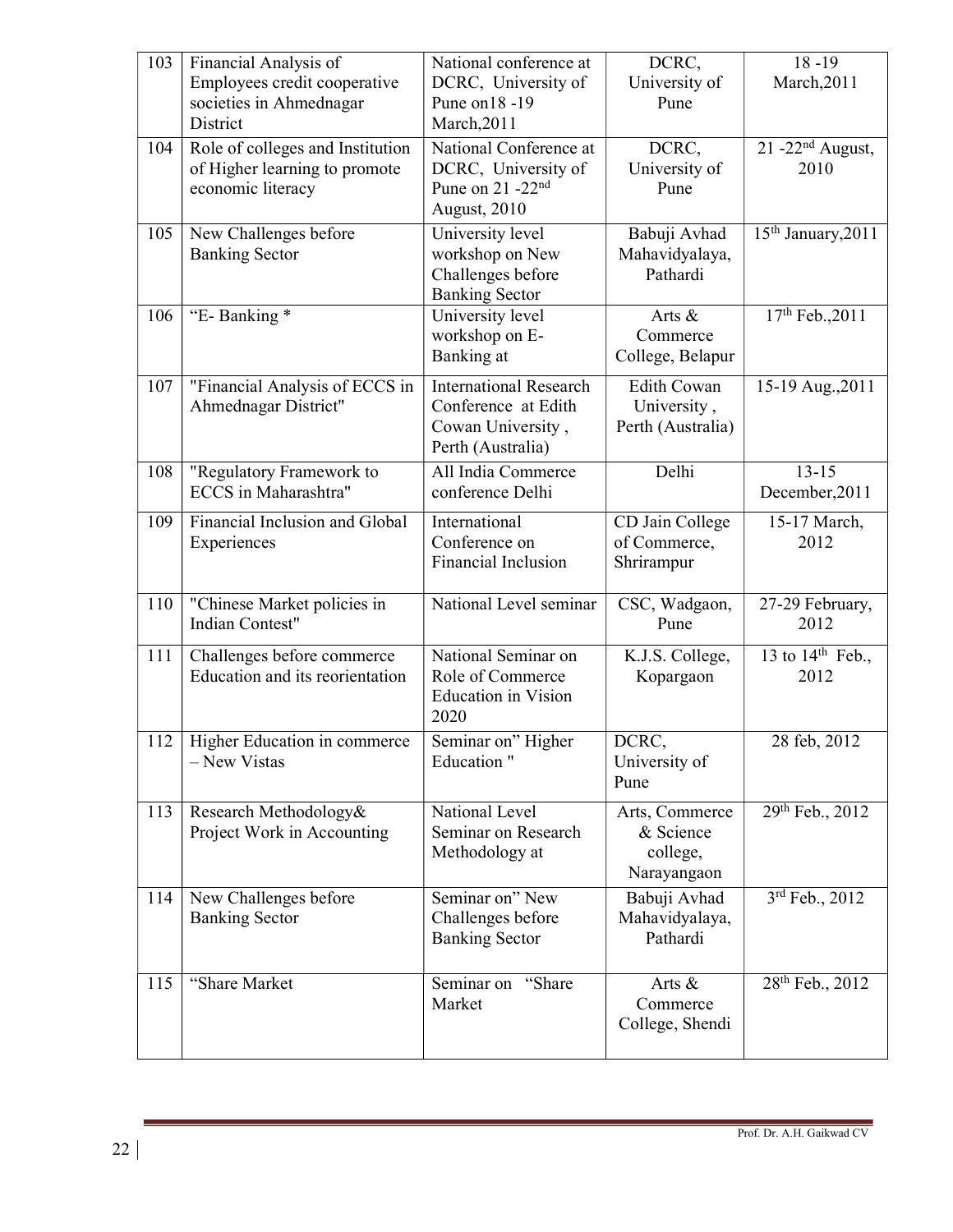| 116 | Financial analysis of ADCC<br>Bank, Ahmednagar                                               | National Seminar on "<br>Centenary of<br>cooperative<br>Movement" at                                                          | Dr.B.N.<br>Purandare<br>College,<br>Lonawala   | $21st$ to $23rd$<br>Feb., 2012    |
|-----|----------------------------------------------------------------------------------------------|-------------------------------------------------------------------------------------------------------------------------------|------------------------------------------------|-----------------------------------|
| 117 | Evaluation of human resource<br>outsourcing - A ladder for<br>success in Indian Organization | International<br>conference organized                                                                                         | C.K. Goyal<br>College, Dapodi,<br>Pune         | 24 <sup>th</sup> January,<br>2012 |
| 118 | Recent Trends in business<br>management                                                      | State level conf.                                                                                                             | <b>B</b> J S College,<br>Wagholi               |                                   |
| 119 | FDI in Retail: A key input for<br>few growth strategy"                                       | All India Conference<br>of Indian Commerce<br>Association                                                                     | K B P College,<br>Mumbai                       | 9-11 November,<br>2012            |
| 120 | "Trends in Retailing and<br>Foreign Direct Investment"                                       | All India Conference<br>of Indian Commerce<br>Association                                                                     | K B P College,<br>Mumbai                       | 9-11 November,<br>2012            |
| 121 | <b>Innovative Practices to</b><br>motivate the stakeholders in<br><b>Higher Education</b>    | Indo-USA Higher<br>Education                                                                                                  | University of<br>South Florida,<br>Tampa (USA) | June, 2012                        |
| 122 | Overview of Rural<br><b>Entrepreneur Development</b><br>Programme                            | National Seminar on<br>Entrepreneurship as a<br>tool for Socio<br>Economic<br>Development                                     | AIMBA,<br>Amrutnagar                           | 8-9 October,<br>2013              |
| 123 | Role of ECCS in Overall<br>Development                                                       | National Seminar on<br>inclusive Growth and<br>Sustainability - Role of<br><b>Commerce Education</b><br>in India,             | Dept of<br>Commerce at<br>Bangalore            | 5-7 December,<br>2013             |
| 124 | Union budget and AAM<br><b>ADAMI</b>                                                         | All India commerce<br>conference                                                                                              | Dept of<br>Commerce at<br>Bangalore            | 5-7 December,<br>2013             |
| 125 | Impact of CRM in India's<br>Development with reference to<br><b>Rural Customer</b>           | National Seminar on<br>inclusive Growth and<br>Sustainability - Role of<br><b>Commerce Education</b><br>in India,             | Dept of<br>Commerce at<br>Bangalore            | 5-7 December,<br>2013             |
| 126 | Mutual Fund - A Globally<br>Proven Investment Avenue                                         | <b>International Research</b><br>Symposium on<br>Management,<br>Technology and<br><b>Engineering Sciences</b><br>organized By | DIMR, Pune                                     | $21st$ September,<br>2013         |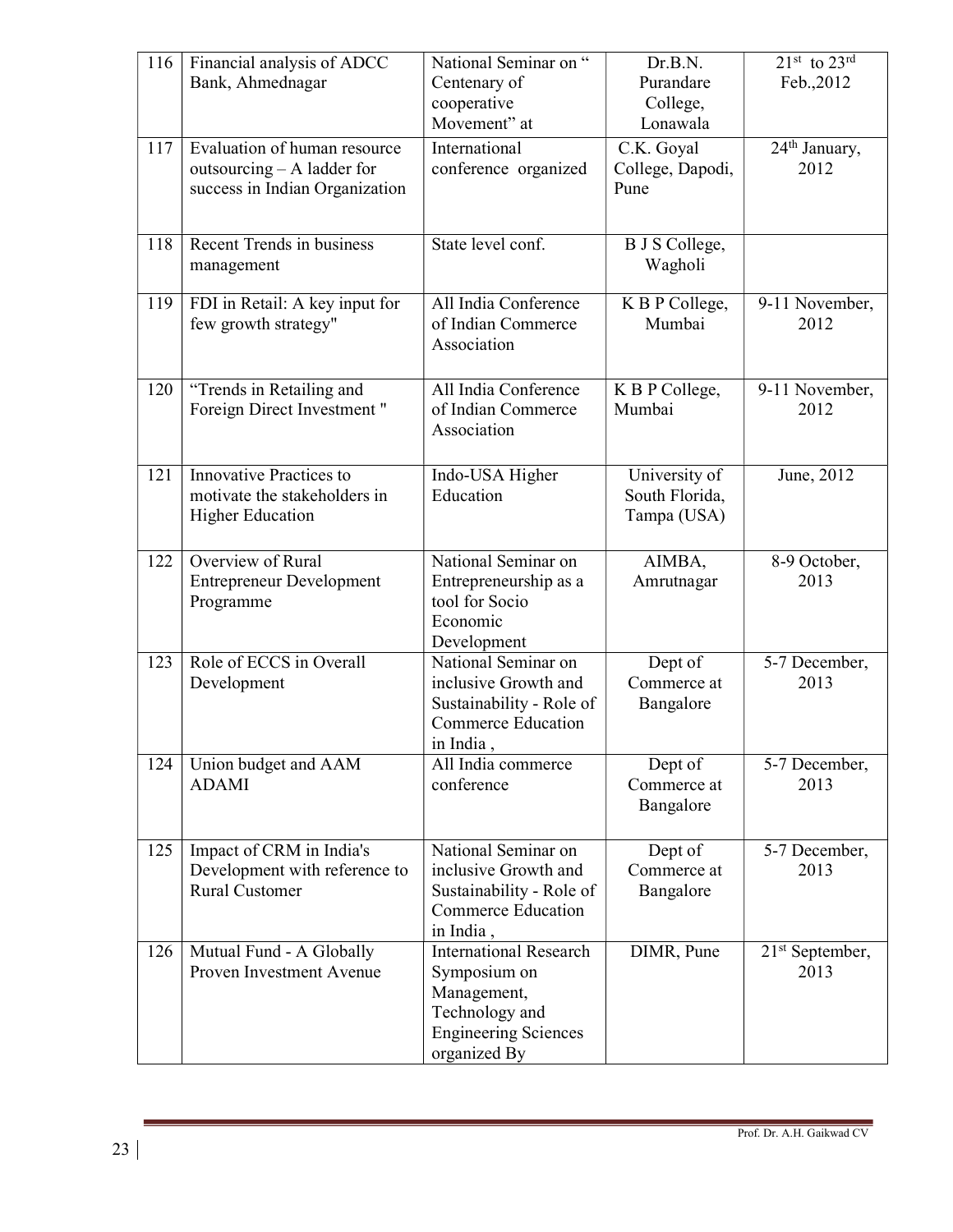| 127<br>128 | Reservation Policy and<br>Privatisation in India<br>Social Entrepreneurship and<br>sustainable development of | Two days National<br>Level Conference on<br>"Impact of<br>Liberalization<br>,Privatization,<br>Globalization on Socio<br>- Economic<br>Development"<br>organized by<br>International seminar<br>organized by | Vinayakrao Patil<br>Mahavidyalaya,<br>Vaijapur<br>All India<br>commerce | 12 -13 April,<br>2014<br>27 December,<br>2014 |
|------------|---------------------------------------------------------------------------------------------------------------|--------------------------------------------------------------------------------------------------------------------------------------------------------------------------------------------------------------|-------------------------------------------------------------------------|-----------------------------------------------|
|            | Indian Economy                                                                                                |                                                                                                                                                                                                              | association,<br>Delhi                                                   |                                               |
| 129        | Importance and awareness of<br>E-Filling                                                                      | International<br>Conference at KJS<br>College, Kopargaon                                                                                                                                                     | KJS College,<br>Kopargaon                                               | 8 <sup>th</sup> Feburary,<br>2014             |
| 130        | Issues relating to Financial<br>inclusion and Banking Sector in<br>India                                      | 2015 ABRM - BCASC<br>International<br>Conference on "Issues<br>In Emerging<br>Economics" organized<br>by Academy of<br><b>Business Retail</b><br>Management (ABRM)<br>U.K.                                   | Birla College,<br>kalyan                                                | 30 <sup>th</sup> January,<br>2015             |
| 131        | Study of Cooperatives in India                                                                                | National Level<br>Conference on<br>Commerce and<br>Management                                                                                                                                                | Maharashtra<br><b>State Commerce</b><br>association, Pune               | 7 & 8 <sup>th</sup> February,<br>2015         |
| 132        | Overview of Rural<br><b>Entrepreneur Development</b><br>Programme                                             | National Seminar on<br>Entrepreneurship as a<br>tool for Socio<br>Economic<br>Development<br>Organized by                                                                                                    | AIMBA,<br>Amrutnagar                                                    | 8-9 October,<br>2013                          |
| 133        | Overview of technique of<br><b>Energy Audit</b>                                                               | International<br>Symposium on<br>Renewable Energy for<br>Rural Development<br>$(ISORE-2010)$                                                                                                                 | Sangamner                                                               | $25 - 27$ th Feb.,<br>2010                    |
| 134        | " Research Methodology                                                                                        | State level seminar on<br>"Research<br>Methodology                                                                                                                                                           | Sangamner<br>College,<br>Sangamner                                      | 8 & 9th October,<br>2010                      |
| 135        | Role of Computer Technology<br>in Research Studies                                                            | <b>State Level Conference</b><br>on Innovative Practices<br>in Research<br>Methodology                                                                                                                       | Sangamner<br>college                                                    | 10th January,<br>2014                         |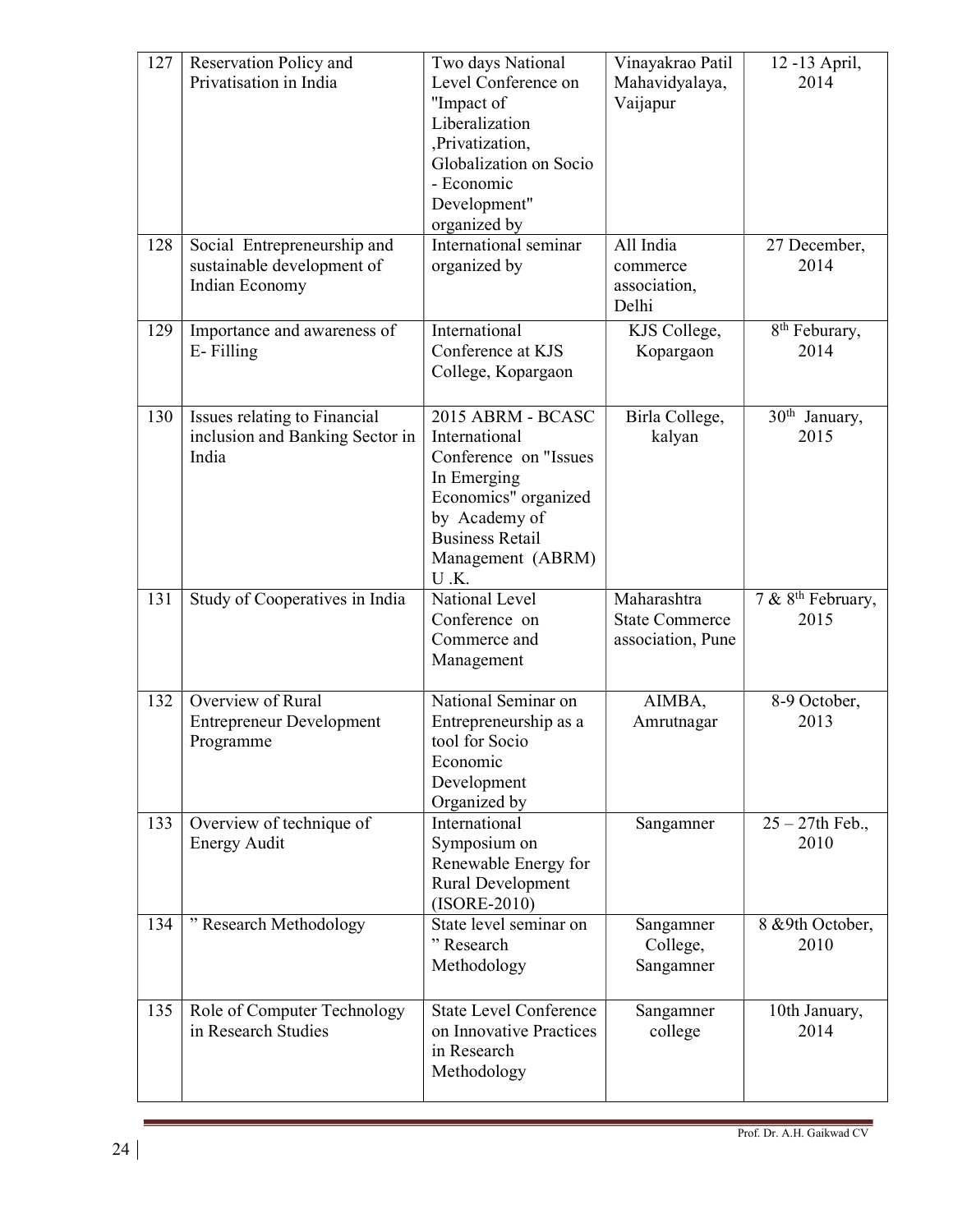| 136 | Make in India Programme and<br>Economic Development of<br>India                 | Jaipur      | Jaipur      | 12-14 Oct. 2017                             |
|-----|---------------------------------------------------------------------------------|-------------|-------------|---------------------------------------------|
| 137 | Recent trend in commerce and<br>management                                      | Narayangaon | Narayangaon | 9&10 January                                |
| 138 | <b>Emerging Trends in Commerce</b><br>management and economics                  | kopargaon   | kopargaon   | $16th$ Dec. 2017                            |
| 139 | Equitable and prosperous India<br>: Opportunities and challenges<br>0EPIOC-2017 | Mumbai      | Mumbai      | $27th$ April 2017                           |
| 140 | Impact of cashless Economy-<br>Challenges and opportunities                     | Otur        | Otur        | $31st$ Jan. $& 1st$<br>Feb.                 |
| 141 | Challenges before E-Commerce<br>on Economic sector                              | Pune        | Pune        | 8 <sup>th</sup> & 9 <sup>th</sup> Jan. 2018 |

## Administration Experience:

#### **Institution Level:**

o Working as Vice Principal at Sangamner Nagarpalika Arts, D. J. Malpani Commerce & B. N. Sarda Science College, Sangamner – 422 605, Dist. Ahmednagar since 2012.

#### Department Level:

- o Head, Corporation and Rural Development (2000-2005).
- o Head, Department of Accountancy (2005 to till date)
- o Head of the Department of Commerce since 2017.

#### College Level:

- o NCC Officer in the Rank Captain form 1994
- o Organized various social activities through NCC
- University Level: (Savitribai Phule University Pune and YCMOU, Nashik)
	- 1. Work as a Member of Board of Studies in Accountancy, University of Pune (2005  $-2010$
	- 2. Elected as a Member of Board of Studies in Accountancy, University of Pune for the period of 2010-2015.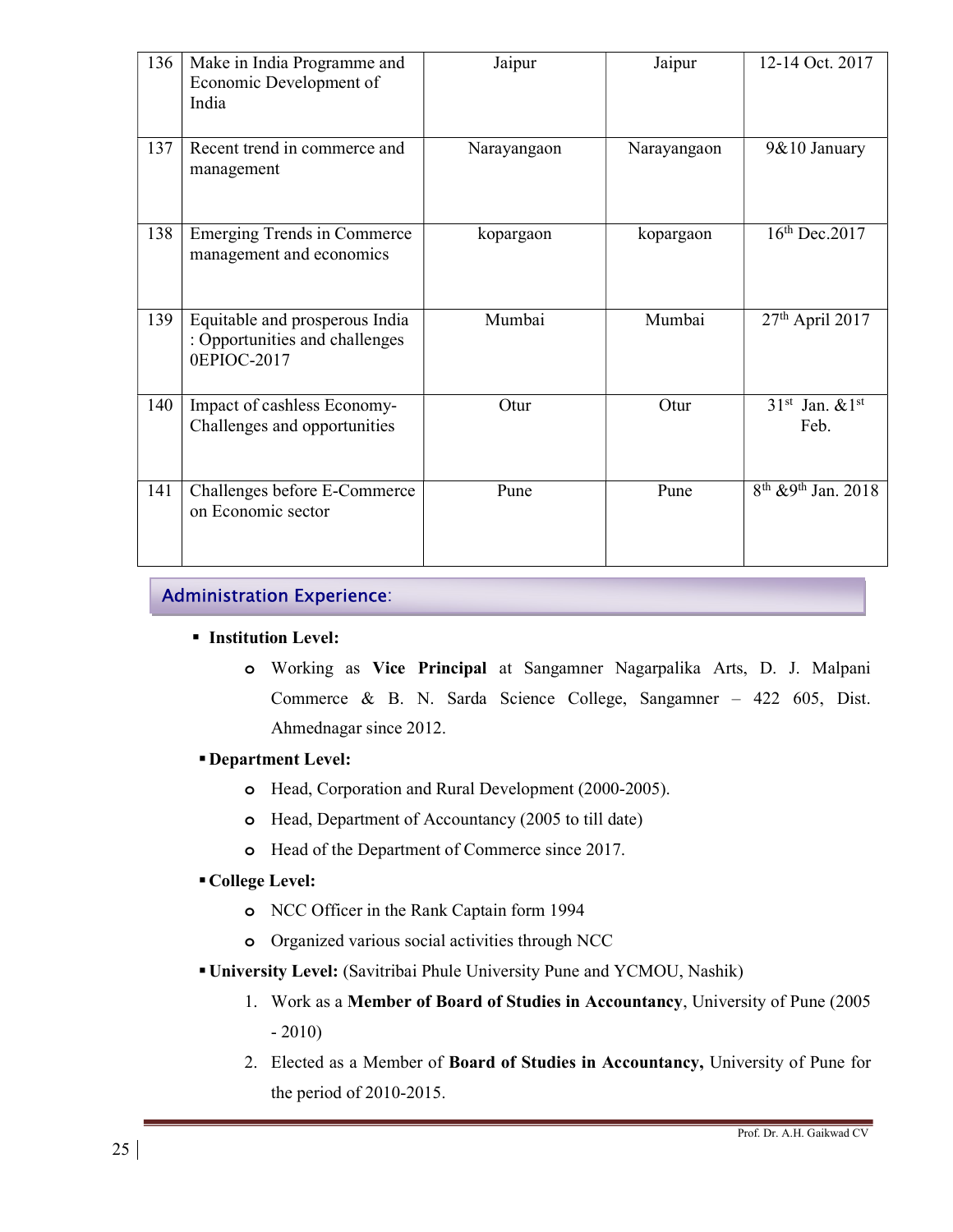- 3. Chairman, Board of Studies in Vocational Commerce, University of Pune (2012- 2018)
- 4. Member, Board of Studies in Vocational Commerce, University of Pune the since 2012
- 5. worked as a Member of Faculty of Commerce, University of Pune (2005-2018)
- 6. Member of Syllabus Framing Subcommittee for pre Ph.D. entrance exam for Commerce.
- 7. Worked as a Chairman and Member of Local Inquiry Committee for P.G. and U.G. Affiliation, and B.C. Nominee, V.C. Nominee of selection Committee for teaching staff Savitribai Phule Pune University, Pune
- 8. Framing the Syllabus of Post Graduate Diploma in Taxation of University of Pune.
- 9. Working as a Chairman of framing the syllabus of Financial Accounting at F.Y.B. Com. and Management Accounting at BBA,BCA and BBM (IT) courses
- 10. Working as a Member of "UGC approved Career Oriented programme committee "of University of Pune.
- 11. Worked as Councilor of Career Festival & Education Fair conducted by University of Pune at University Campus, Pune.
- 12. Member, Board of Accountancy and Statistic , University of Rajasthan
- 13. Member of Syllabus Framing Committee at T.Y.B.Com. Level in the subject Accounting and M.Com.
- 14. District Co-ordinator, Practical exam, Ahmednagar district, University of Pune.
- 15. Member of Academic council & Faculty of Commerce, Savitribai Phule Pune University, Pune (2012-2018)
- 16. Member of Board of Studies in Accountancy, Savitribai Phule Pune University , Pune (2010-2015)
- 17. Member of Board of Studies in Accountancy and Statistics, Rajasthan University, Jaipur (2014-2018)
- 18. Working as a Chairman of Board of Studies in Vocational Commerce, Savitribai Phule Pune University, Pune up to 2018
- 19. Chairman / Member of Syllabus Framing Committee at F.Y.B.Com to T.Y.B.Com, BBA and BBA ( C.A.) & M.Com Level in the subject Accounting

## Fellowship/Awards/honors:

1. **"Best Teacher Award"** Savitribai Phule Pune University Pune in 2020.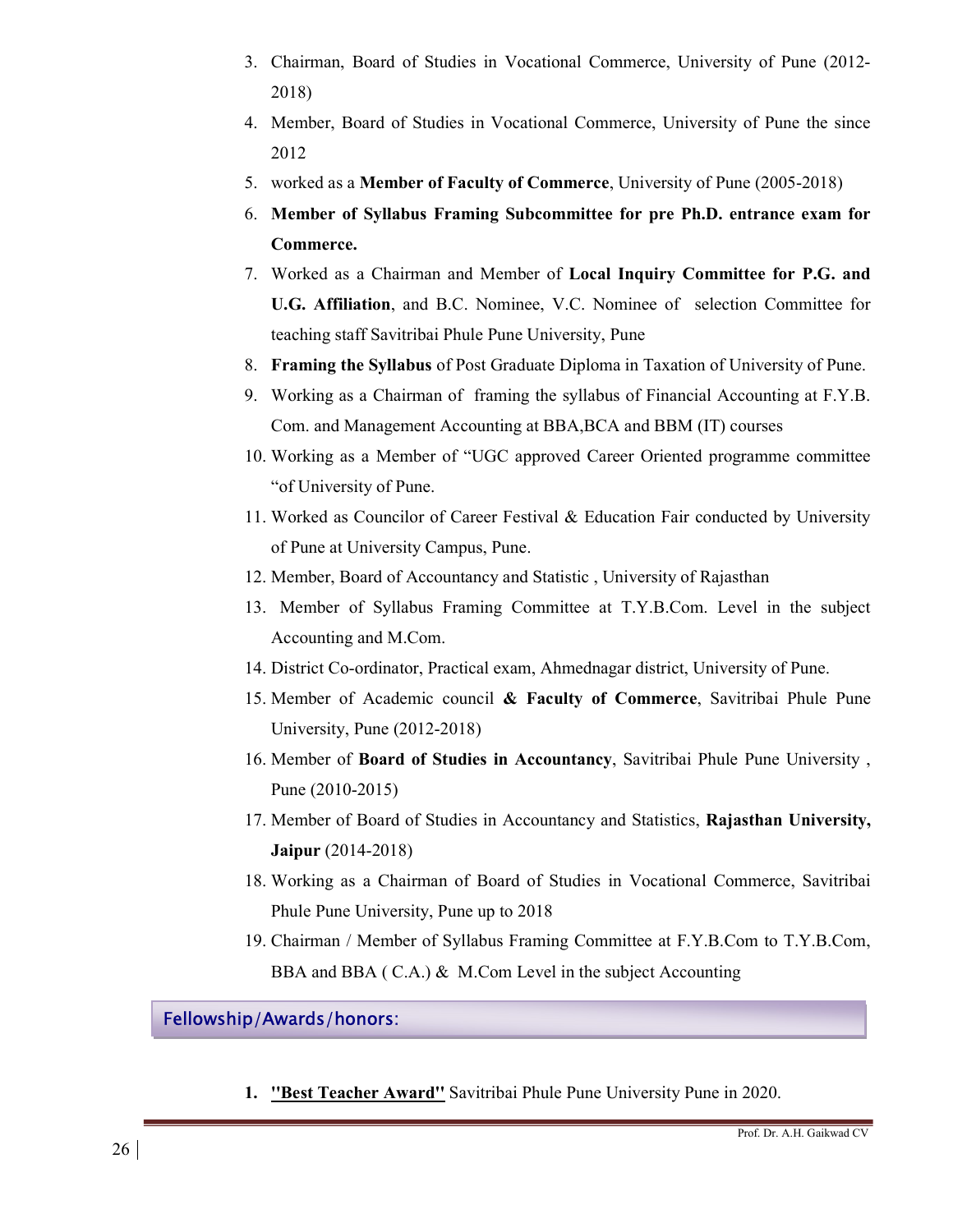- 2. ''SAMTA SAINIK" Award for academic and Social Contribution 2019 by peoples Education Society, Mumbai.
- 3. Indian Commerce Association, New Delhi, awarded as a Follow of ICA for active contribution in the field of Commerce and Management, 2018
- 4. Indo Nepal International Award for Academic and Social contribution 2014 at Kathmandu ( Nepal)
- 5. Dr. Babasaheb Ambedkar Samata National Best Teacher Award by Samata Sahitya Academy, Mumbai - 2012
- 6. State Level Mahakavi Wamandada Kardak Award for "Best Professor" for the Academic - 2011 by Milind Sanstha, Nashik
- 7. Awarded for G. B. Kulkarni Award for " Best Teacher in Commerce" Savitribai Phule Pune University Pune in 2009-10
- 8. Dr. S.R. Kawale Best Research Award of Sangamner College, Sangamner in Academic Year 2015-16.
- 9. Best NCC Officer Award of SPPU, Pune in 2015-16 and 2018-19
- 10. Award for Best Blood Donation camp Organizer in Nashik Region 2014-15
- 11. Special Award for Excellence for Paper presentation on "Regional Imbalance of ECCS Development in Maharashtra" in International Seminars on Cooperatives organized by Ministry of Cooperative, Iran
- 12. Third Prize winner for presentation of research paper on the Ph.D. topic 'Financial Analysis of ECCS in Ahmednagar District" conducted by Commsearch- A National Convention of research Scholars & Teachers, Department, of Commerce & Research Centre, University of Pune. 2010-11

## Membership of Professional Bodies:

- 1. Life Member of All India Commerce Association ,New Delhi
- 2. Member of Maharashtra Commerce Association, Mumbai
- 3. Member of Journal of Commerce and Management Thought(JCMT), Pune
- 4. Member of Executive Council, Maharashtra Commerce Association
- 5. Member of INSPIRA, A Quarterly Journal of Modern Management & Entrepreneurship, Rajasthan.

## Membership of Peer Review Committee for Journal: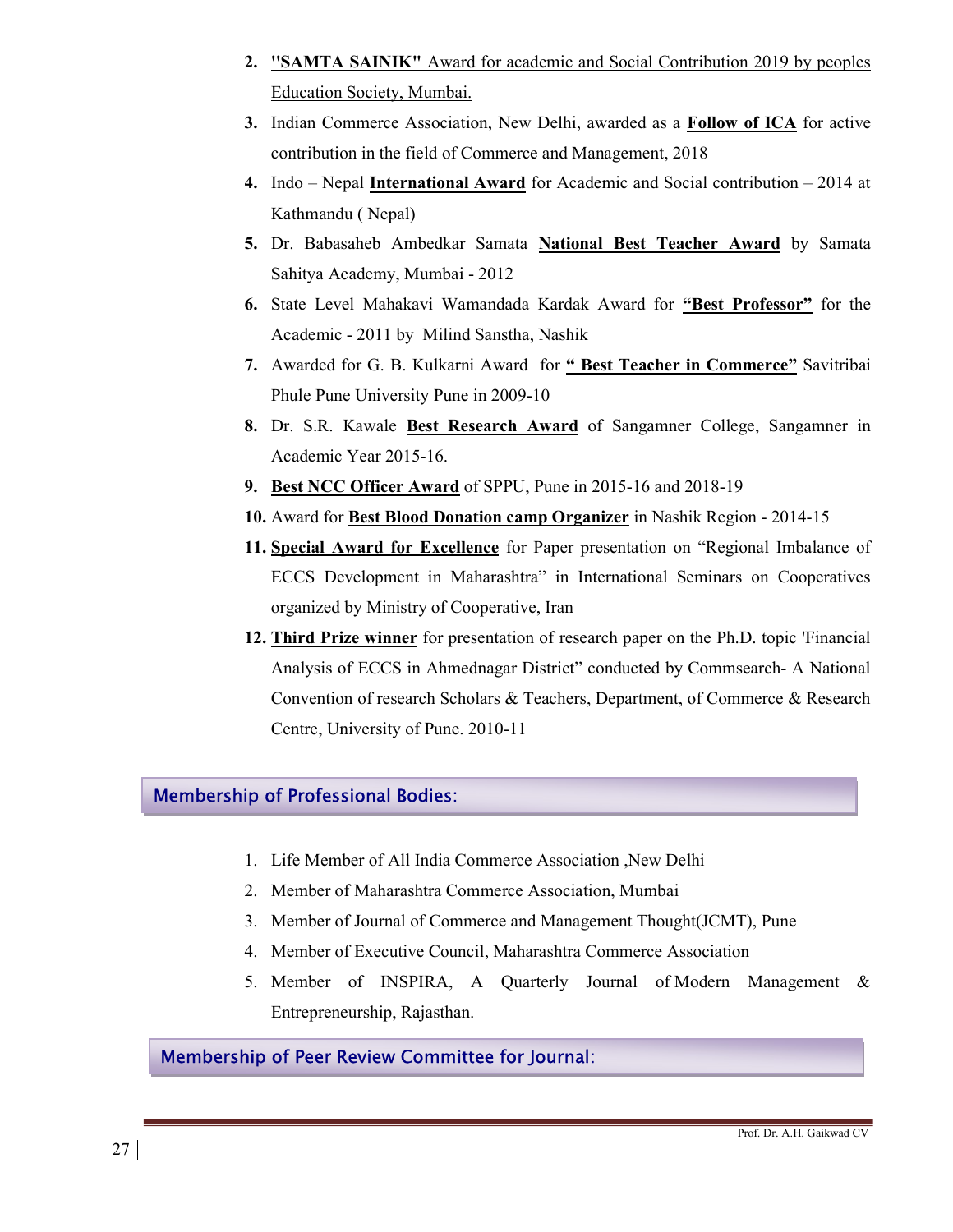- 1. Member, Peer Review Committee (Commerce and Management)of Online International Interdisciplinary Journal (OIIJ), Kolhapur
- 2. Member, Peer Review Committee of INSPIRA, A Quarterly Journal of Modern Management & Entrepreneurship, Rajasthan.
- 3. Member, Peer Review Committee, RAINBOW Multidisciplinary Peer Reviewed Annual Journal, Nagpur
- 4. Journal of Commerce and Management Through (JCMT), Pune

### University Examination Work:

 Worked as a Chairman of Local Inquiry Committee SPPU, Pune ,Paper Setter, Moderator, Custodian, Examiner, Revaluation, Senior Supervisor, Vigilance Committee & District coordinator for Practical Examination of University of Pune

#### Resource Person:

| Sr.<br>No.     | <b>Name of the Conference</b> |                              | Place                           | I/N/S/U  |
|----------------|-------------------------------|------------------------------|---------------------------------|----------|
| 1              | Recent Trends in Global       | National Level Seminar on    | SSGM College,                   | National |
|                | Marketing                     | Marketing at                 | Kopargaon on 2 <sup>nd</sup>    |          |
|                |                               |                              | Feb., 2010                      |          |
| $\overline{2}$ | Industrial Requirement &      | National Conference at       | CSC, Vadgaon,                   | National |
|                | <b>Commerce Education</b>     |                              | Pune on $16th$ Feb, 2011        |          |
| $\overline{3}$ | " India's FDI Policies'       | National conference on       | C.D. Jain College of            | National |
|                |                               | India's FDI Policies' at     | Commerce,                       |          |
|                |                               |                              | Shrirampur on 8 <sup>th</sup> & |          |
|                |                               |                              | 9 <sup>th</sup> , March, 2013   |          |
| $\overline{4}$ | Recent Changes,               | National conference on       | Arts, Commerce and              | National |
|                | Development and Impact on     | Recent changes in            | Science College,                |          |
|                | Economy"                      | Accounting at                | Narayangaon on 28 <sup>th</sup> |          |
|                |                               |                              | April,2013                      |          |
| 5              | Impact of FDI in organized    | National Conference on       | On 11 <sup>th</sup> Oct, 2013   | National |
|                | Retail and unorganized        | Implications of FDI in Multi | At Shivaji                      |          |
|                | retail Trades                 | Brand Retail in India        | Mahavidyalaya,                  |          |
|                |                               |                              | Renapur                         |          |
| 6              | Recent Strategies in          | National Level Seminar on    | SSGM College,                   | National |
|                | Marketing                     | Marketing                    | Kopargaon on 17 <sup>th</sup>   |          |
|                |                               |                              | Jan., 2015                      |          |
| $\overline{7}$ | Changes in Management         | National conference on       | Global Scenario                 | National |
|                | Practices in Global Scenario  | Changes in Management        | Global Institute of             |          |
|                |                               | Practices                    | Management,                     |          |
|                |                               |                              | Sangamner16 <sup>th</sup>       |          |
|                |                               |                              | January, 2015                   |          |